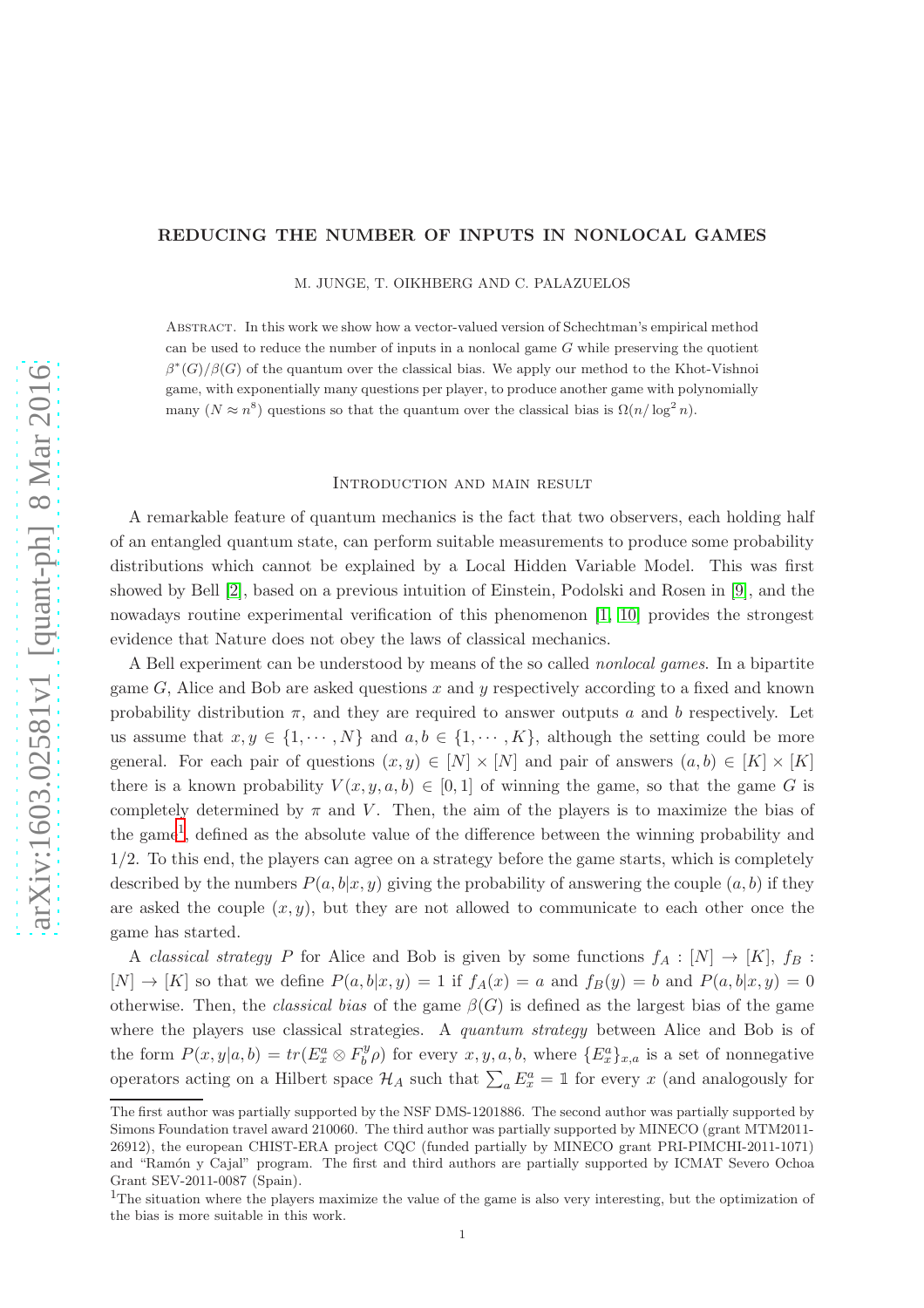${E_y^b}_{y,b}$  and  $\rho$  is a density operator (nonnegative operator with trace one) acting on  $\mathcal{H}_A \otimes \mathcal{H}_B$ . The quantum bias of the game  $\beta^*(G)$  is defined as the largest bias when the players use quantum strategies.

The existence of quantum probability distributions which cannot be explained by a Local Hidden Variable Model is equivalent to the existence of certain games for which the quantum bias is strictly larger than the classical bias. A famous example is given by the CHSH game [\[5\]](#page-17-2), where each player is asked a random bit  $(N = 2)$  and they must reply with one bit each  $(K = 2)$ . The players win the game if and only if the XOR of the answers is equal to the AND of the questions. Note that here  $V(x, y, a, b) \in \{0, 1\}$  for every  $x, y, a, b$ . It is well known that the classical bias is at most 1/4, while the quantum bias is  $\cos(\pi/8)^2 - 1/2 \approx 0.35$ .

The aim of this work is to study how much quantum mechanics can deviate from classical mechanics, and a natural way to quantify this deviation is via the quotient  $\beta^*(G)/\beta(G)$ . This quantity has been deeply studied during the last years and, beyond its theoretical interest, it has been shown to be very useful regarding its applications to different contexts such as dimension witnesses, communication complexity, the study of quantum nonlocality in the presence of noise or/and detector inefficiencies and so on [\[13\]](#page-18-2). In fact, in order to consider all relevant parameters in the problem we will denote by  $\beta_d^*(G)$  the quantum bias of the game G when the players are restricted to the use of d-dimensional quantum states  $\rho$  in the corresponding quantum strategies, so that  $\beta^*(G) = \sup_d \beta_d^*(G)$ . It was proved in [\[12\]](#page-18-3) (see also [\[16\]](#page-18-4), [\[18\]](#page-18-5)) that there is a universal constant  $C > 0$  such that for every bipartite game G with N questions and K answers per player we have

<span id="page-1-1"></span>(0.1) 
$$
\frac{\beta_d^*(G)}{\beta(G)} \le C\ell, \text{ where } \ell = \min\{N, K, d\}.
$$

A prominent example of a game leading to a large quotient  $\beta^*(G)/\beta(G)$  was given in [\[4\]](#page-17-3), where the authors showed that the so called Khot-Vishnoi game  $G_{KV}$  [\[14\]](#page-18-6), defined with  $N = 2<sup>n</sup>/n$ questions and  $K = n$  answers per player, leads to a quotient  $\beta_n^*(G_{KV})/\beta(G_{KV}) \ge Cn/\log^2 n$ , where C is a universal constant <sup>[2](#page-1-0)</sup>. According to  $(0.1)$ , this example is essentially optimal in the number of answers  $K$  and in the dimension of the Hilbert space  $d$ . However, the number of questions is exponentially far away from the best known upper bound  $O(N)$ . Our main theorem states that the same estimate can be obtained with polynomially many inputs.

<span id="page-1-2"></span>**Theorem 0.1.** There exists a game G with  $N \approx n^8$  questions and n answers per player such that

$$
\frac{\beta_n^*(G)}{\beta(G)} \ge C \frac{n}{\log^2 n}
$$

for a certain universal constant C.

Although our result is still far from the best upper bound  $O(N)$  for  $\frac{\beta^*(G)}{\beta(G)}$  $\frac{\partial^{\alpha}(\mathbf{G})}{\partial(\mathbf{G})}$  in the number of questions, Theorem [0.1](#page-1-2) shows that the use of exponentially many questions is not needed to obtain (almost) optimal estimates in the rest of the parameters, as it could be guessed from the example in [\[4\]](#page-17-3). We must note that in [\[12\]](#page-18-3) the authors gave an example of a nonlocal game  $G_{JP}$  with n questions and n answers per player for which  $\beta_n^*(G_{JP})/\beta(G_{JP}) \ge \sqrt{n/\log n}$ . This is only quadratically far from the best upper bounds in all the parameters of interest at the

<span id="page-1-0"></span> $^{2}$ In [\[4\]](#page-17-3) the authors study the quotient of the quantum over the classical value of the game rather than the bias.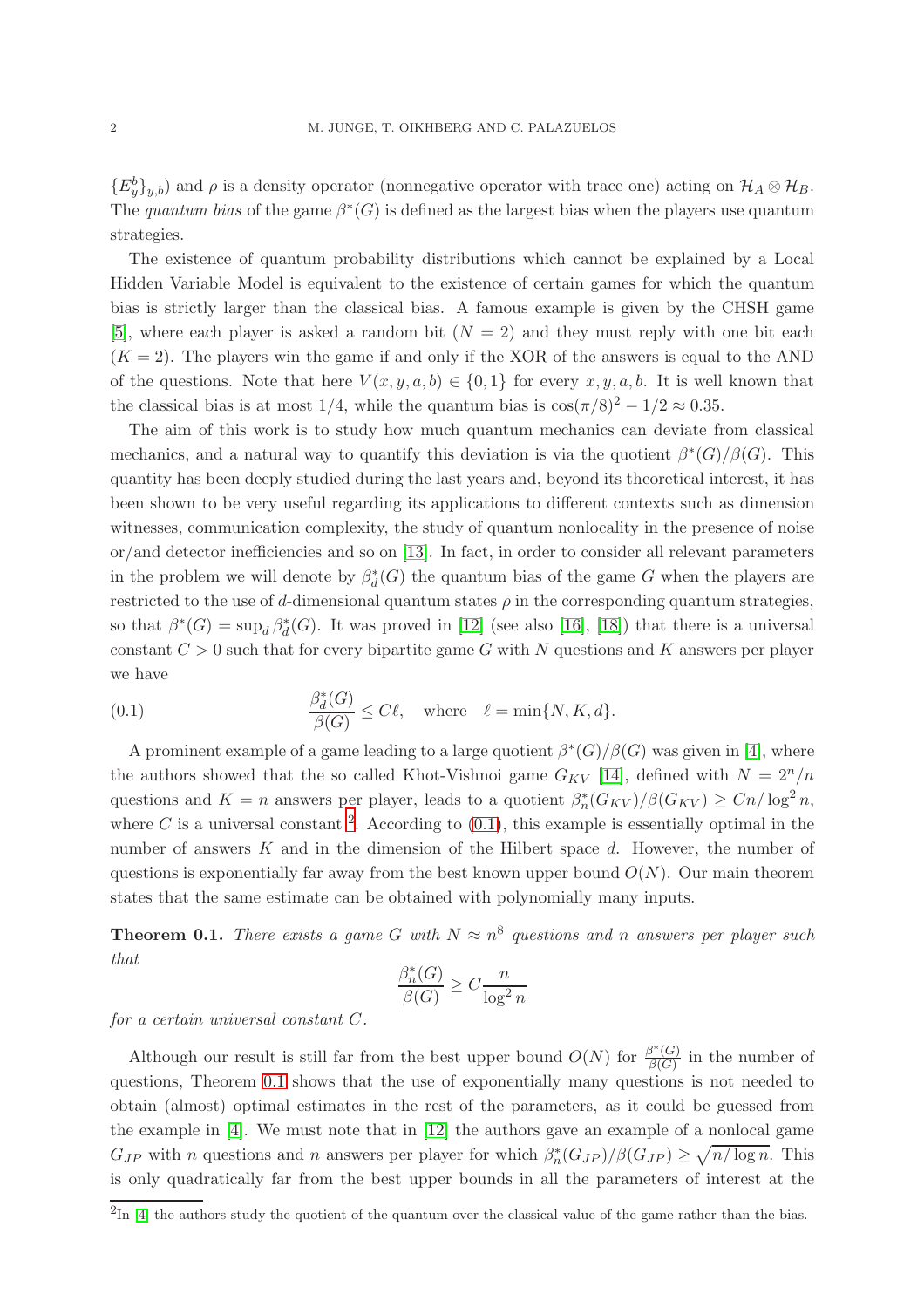same time. Hence, the key point in Theorem [0.1](#page-1-2) is that it preserves the optimality of the game  $G_{KV}$  shown in [\[4\]](#page-17-3). In fact, the *n*-dimensional quantum state used in [4], as well as in Theorem [0.1,](#page-1-2) to obtain the corresponding lower bound for  $\beta_n^*(G)$  is the maximally entangled state; and it is known [\[17\]](#page-18-7) that in this case the corresponding quotient  $\beta_n^*(G)/\beta(G)$  is upper bounded by  $C_{\frac{n}{\sqrt{\log n}}}$ , for a universal constant C. So the logarithmic factor cannot be removed.

As we will explain in Section [3.1,](#page-14-0) our procedure is very general and it can be applied in many other contexts. From a physical point of view, passing from an exponential number of parameters to polynomially many can make an important difference for experimental realizations, since the former situation is unapproachable in practice. On the other hand, the possibility of reducing the number of questions in a game while preserving certain properties can also be of independent interest in theoretical computer science, where two-prover one-round games play a central role.

The main reason to work with the bias of a game G rather than with its value is that in the former case we can adopt a much more general point of view. More precisely, for a family of real coefficients  $(M_{x,y}^{a,b})_{x,y;a,b}$ , we define the *Bell functional M* acting on the set of strategies by means of the dual action  $\langle M, P \rangle := \sum_{x,y;a,b} M_{x,y}^{a,b} P(a,b|x,y)$ . Then, we define its classical and quantum value, respectively, as

<span id="page-2-0"></span>(0.2) 
$$
\omega(M) = \sup_{P \in \mathcal{P}_c} |\langle M, P \rangle| \text{ and } \omega^*(M) = \sup_{P \in \mathcal{P}_q} |\langle M, P \rangle|,
$$

where  $\mathcal{P}_c$  and  $\mathcal{P}_q$  denote respectively the set of classical and quantum strategies defined above. It is not difficult to see that there is a one-to-one correspondence between the quotient  $\beta_n^*(G)/\beta(G)$ between the quantum and the classical bias of games and the quotient  $\omega_n^*(M)/\omega(M)$  between the quantum and the classical value of Bell functionals [\[4,](#page-17-3) Section 2]. In particular, if the element M is a game itself so that  $M_{x,y}^{a,b} = \pi(x,y)V(x,y,a,b)$  for very  $x, y, a, b$ , the values in  $(0.2)$  coincide with its classical and quantum value respectively. The Khot-Vishnoi game  $G_{KV}$ used in [\[4\]](#page-17-3) actually gives a large quotient  $\omega_n^*(G_{KV})/\omega(G_{KV}) \ge Cn/\log^2 n$ . However, as we just said above, one can easily find another game, which we will also denote by  $G_{KV}$ , for which the same estimates hold for the bias. The possibility of considering real (non necessarily positive) coefficients will be important in our work, as we explain in Section [3.1.](#page-14-0)

The relevance of equation  $(0.2)$  is that it allows to connect the study of Bell inequalities and nonlocal games to the theory of operate spaces [\[18\]](#page-18-5). In particular, if we realize  $M =$  $\sum_{x,y,a,b} M_{x,y}^{a,b}(e_x \otimes e_a) \otimes (e_y \otimes e_b)$  as an element in  $\ell_1^N(\ell_\infty^K) \otimes \ell_1^N(\ell_\infty^K)$ , one can see that

<span id="page-2-1"></span>(0.3) 
$$
\omega(M) \approx ||M||_{\ell_1^N(\ell_\infty^K) \otimes \ell_1^N(\ell_\infty^K)} \text{ and } \omega^*(M) \approx ||M||_{\ell_1^N(\ell_\infty^K) \otimes_{min} \ell_1^N(\ell_\infty^K)},
$$

where here  $\epsilon$  denotes the injective tensor norm when  $\ell_1^N(\ell_\infty^K)$  is seen as a complex Banach space and *min* denotes the minimal tensor norm for which one must understand  $\ell_1^N(\ell_\infty^K)$  as an operator space [\[22\]](#page-18-8). The symbol  $\approx$  can be shown to be an equality if the element M has positive coefficients (in particular, when  $M$  is a game). Otherwise, the relation is more subtle. However, the important point for us is that finding an element  $M$  for which the quotient  $\|M\|_{\ell_1^N(\ell_\infty^K)}\otimes_{\min \ell_1^N(\ell_\infty^K)}/\|M\|_{\ell_1^N(\ell_\infty^K)}\otimes_{\ell_1^N(\ell_\infty^K)}$  is large immediately provides an element  $\tilde{M}$  for which  $\omega^*(\tilde{M})/\omega(\tilde{M})$  is large (see Proposition [1.1](#page-5-0) for details). As shown in previous works, connection [\(0.3\)](#page-2-1) is extremely useful since it allows the use of all the machinery of Banach/operator spaces.

The main tool to prove Theorem [0.1](#page-1-2) is a vector-valued version of Schechtman's empirical method  $[24]$ . This method allows to reduce the dimension N when one has an embedding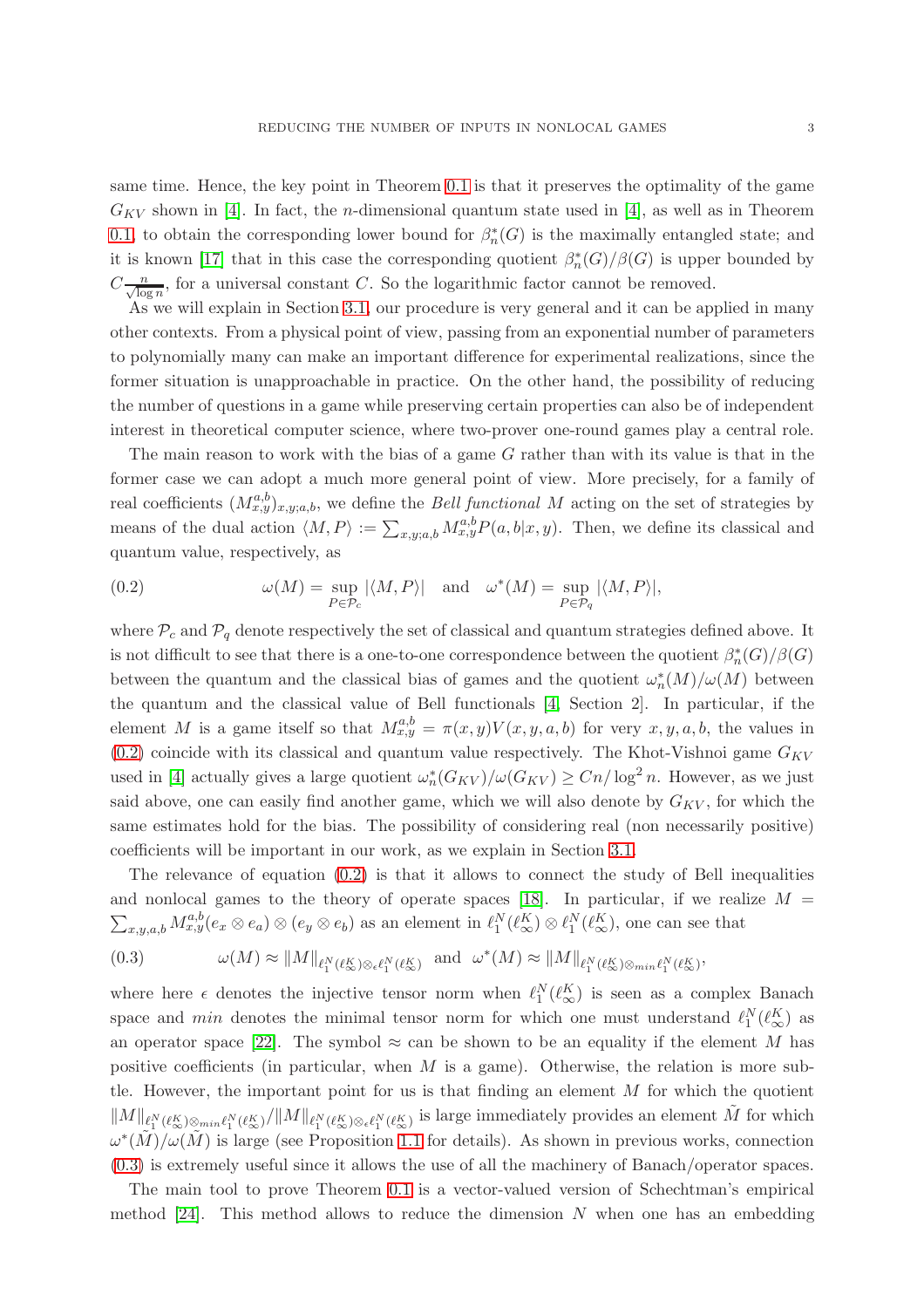$E \hookrightarrow \ell_1^N(X)$  and the space E has low dimension. The reader will quickly understand that the previous description of  $\omega(M)$  and  $\omega^*(M)$  by means of tensor norms makes the empirical method a natural tool to be applied in our context. However, in order to prove our result we will need to save some obstacles. The first one is that the *min* norm behaves well only in the operator space category; hence, we will need to deal with an extra matrix structure involved in its definition. The second main difficulty is that the empirical method applies on low dimensional spaces. However, as we will see below we do not have that property when we deal with the Khot-Vishnoi game. Then, we will need to "cut" the game in order to apply our method (see Section [3](#page-10-0) for details).

The paper is organized as follows. In Section [1](#page-3-0) we will introduce some basic tools about operators spaces and its connections to nonlocal games. In Section [2](#page-8-0) we will prove a vectorvalued version of Schechtman's empirical method, needed to prove our main theorem, and we will postpone the analysis of some possible improvements of our results to Section [4.](#page-15-0) In Section [3](#page-10-0) we will first analyze the Khot-Vishnoi game from a mathematical point of view to highlight some of its properties. Then, we will see how the empirical method can be applied on it to obtain Theorem [0.1.](#page-1-2)

#### 1. Preliminaries on operator spaces

<span id="page-3-0"></span>We start by recalling some basic ideas from operator space theory and its connection to nonlocal games; further details can be found in  $[8]$ ,  $[23]$  and  $[18]$ . An *operator space* X is a closed subspace of  $\mathcal{B}(\mathcal{H})$ , the bounded operators on a Hilbert space  $\mathcal{H}$ . The inclusions  $M_d(X) \subseteq$  $M_d(\mathcal{B}(\mathcal{H})) \simeq \mathcal{B}(\mathcal{H}^{\otimes d})$  induce matrix norms  $\|\cdot\|_d$  on  $M_d(X)$ . Ruan's Theorem ([\[8,](#page-18-10) Theorem 2.3.5]) states that such matrix norms also characterize operator spaces. More precisely, the existence of such an inclusion into  $\mathcal{B}(\mathcal{H})$  is equivalent to having a sequence of matrix norms  $(M_d(X), \|\cdot\|_d)$  satisfying the following conditions: for every integers c and d,

- $||v \oplus w||_{c+d} = \max{||v||_c, ||w||_d}$  for every  $v \in M_c(X)$  and  $w \in M_d(X)$ ,
- $\|\alpha \cdot v \cdot \beta\|_c \leq \|\alpha\| \|v\|_c \|\beta\|$  for every  $\alpha, \beta \in M_c$  and  $v \in M_c(X)$ .

To specify an operator space structure, one can either provide an explicit inclusion of X into  $\mathcal{B}(\mathcal{H})$  or describe the matrix norms on  $M_d(X)$  for every  $d \geq 1$ . A canonical example of an operator space is  $M_N$ , the space of complex matrices of order  $N$ , with its operator space structure given by the usual identification  $M_N \simeq \mathcal{B}(\mathbb{C}^N)$ . The matrix norm  $\|\cdot\|_d$  on  $M_d(M_N)$ is then the usual operator norm on  $M_{dN}$ . This identification also induces a natural operator space structure on  $\ell_{\infty}^N$ , by identifying this space with the diagonal of  $M_N$ . In particular, given an element  $\sum_{i=1}^{N} x_i \otimes e_i \in M_d \otimes \ell_{\infty}^N$ , the corresponding norm is given by

$$
\Big\|\sum_{i=1}^N x_i\otimes e_i\Big\|_{M_d(\ell_\infty^N)}=\sup_{i=1,\cdots,N}\|x_i\|_{M_N}.
$$

Given a linear map  $T : X \to Y$  between operator spaces, let  $T_d := \text{Id}_{M_d} \otimes T : M_d(X) \to$  $M_d(Y)$  denote the new linear map defined by

$$
T_d((v_{ij})_{i,j}) := (T(v_{ij}))_{i,j}.
$$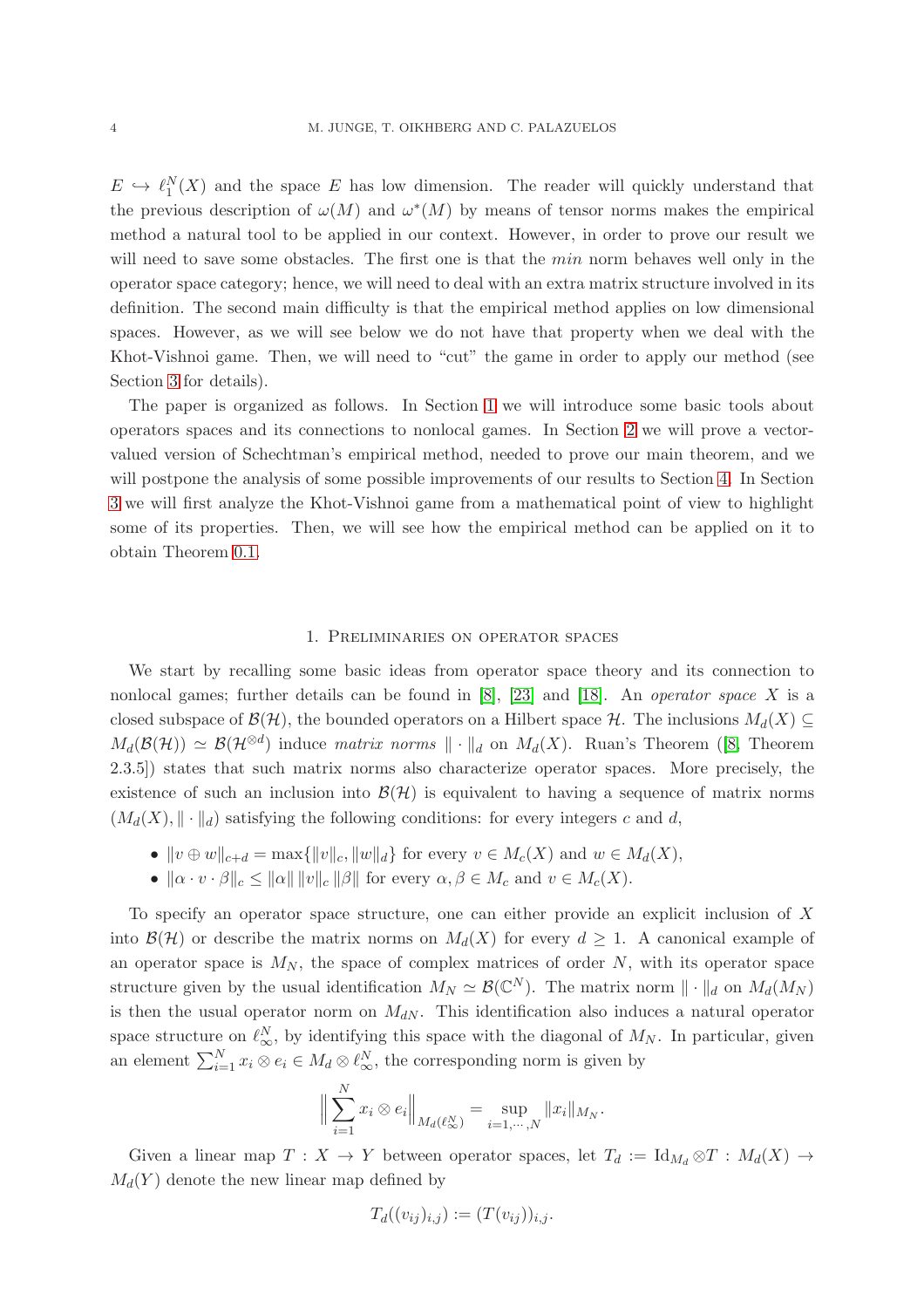The map  $T$  is said to be *completely bounded* if its completely bounded norm if finite:

$$
||T||_{cb} := \sup_{d \in \mathbb{N}} ||T_d|| < \infty.
$$

In fact, we can define analogously the notion of complete contraction, compete isomorphism, complete isometry and so on, by requiring to have the corresponding property when tensorizing with  $M_d$ .

As in the Banach space category, one can define the *dual operator space*  $X^*$  of the operator space  $X$ , with matrix norms given by

<span id="page-4-0"></span>
$$
(1.1) \t\t M_d(X^*) = CB(X, M_d),
$$

where here  $CB(X, M_d)$  denotes the space of completely bounded maps from X to  $M_d$  endowed with the completely bounded norm. In particular, this allows us to define an operator space structure on  $\ell_1^N = (\ell_\infty^N)^*$  and on  $S_1^N = M_N^*$ .

By way of example, it is well known and easy to check that the operator space dual of  $\ell_{\infty}^N$  is the space  $\ell_1^N$ : if  $(e_i)_{i=1}^N$  is the canonical basis of  $\ell_1^N$ , and  $x_i$  are  $d \times d$  matrices, then

$$
\Big\| \sum_{i} x_{i} \otimes e_{i} \Big\|_{M_{d}(\ell_{1}^{N})} = \sup \Bigg\{ \Big\| \sum_{i} x_{i} \otimes a_{i} \Big\|_{dm} : m \in \mathbb{N}, \max_{i} \|a_{i}\|_{M_{m}} \leq 1 \Bigg\}
$$

Given two operator spaces  $X \subseteq \mathcal{B}(\mathcal{H})$  and  $Y \subseteq \mathcal{B}(\mathcal{K})$ , their algebraic tensor product  $X \otimes Y$  is a subspace of  $\mathcal{B}(\mathcal{H}\otimes\mathcal{K})$  and their minimal (or injective) operator space tensor product  $X\otimes_{\min} Y$ is the closure of  $X \otimes Y$  in  $\mathcal{B}(\mathcal{H} \otimes \mathcal{K})$ . In particular, note that for every operator space X, we trivially obtain that  $M_d \otimes_{min} X = M_d(X)$  holds isometrically. If X and Y are finite dimensional, then we have a natural algebraic identification  $X \otimes Y = L(X^*, Y)$ , between the algebraic tensor product and the set of linear maps from  $X^*$  to Y. Here, for a given  $u = \sum_{i=1}^{l} x_i \otimes y_i \in X \otimes Y$  one defines the linear map  $T_u: X^* \to Y$  by  $T_u(x^*) = \sum_{i=1}^l x^*(x_i) y_i$  for every  $x^* \in X^*$ . In addition, given a linear map  $T \in L(X^*, Y)$ , we can associate the element  $u_T = \sum_{i=1}^s x_i \otimes T(x_i^*) \in X \otimes Y$ , where  $(x_i)_{i=1}^s$  and  $(x_i^*)_{i=1}^s$  are dual basis of X and  $X^*$  respectively. The previous correspondence induces the following isometric identifications:

(1.2) 
$$
E \otimes_{\epsilon} F = B(E^*, F), \qquad X \otimes_{\min} Y = CB(X^*, Y)
$$

for E and F finite dimensional Banach spaces and X and Y finite dimensional operator spaces. We recall that for  $u = \sum_{i=1}^{l} e_i \otimes f_i \in E \otimes F$ , its  $\epsilon$  norm is defined as

$$
\epsilon(u) = \sup \Big\{ \Big| \sum_{i=1}^l e^*(e_i) f^*(f_i) \Big| : e \in B_{E^*}, \ f \in B_{F^*} \Big\}.
$$

Here,  $B<sub>Z</sub>$  denotes the unit ball of the Banach space Z. In analogy, it is not difficult to see that if  $u = \sum_{i=1}^{l} x_i \otimes y_i \in X \otimes Y$ ,

$$
||u||_{\min} = \sup \Big\{ \Big\| \sum_{i=1}^l T(x_i) \otimes S(y_i) \Big\|_{\mathcal{B}(\mathcal{H}\otimes \mathcal{K})} \Big\},\
$$

where the supremum runs now over all complete contractions  $T : X \to \mathcal{B}(\mathcal{H}), S : Y \to \mathcal{B}(\mathcal{K}).$ 

One can also check that for every operator space X, the identification  $\ell_{\infty}^{N}(X) = \ell_{\infty}^{N} \otimes_{min} X$ holds isometrically. This identification allows to endow the Banach space  $\ell_{\infty}^{N}(X)$  with a natural

.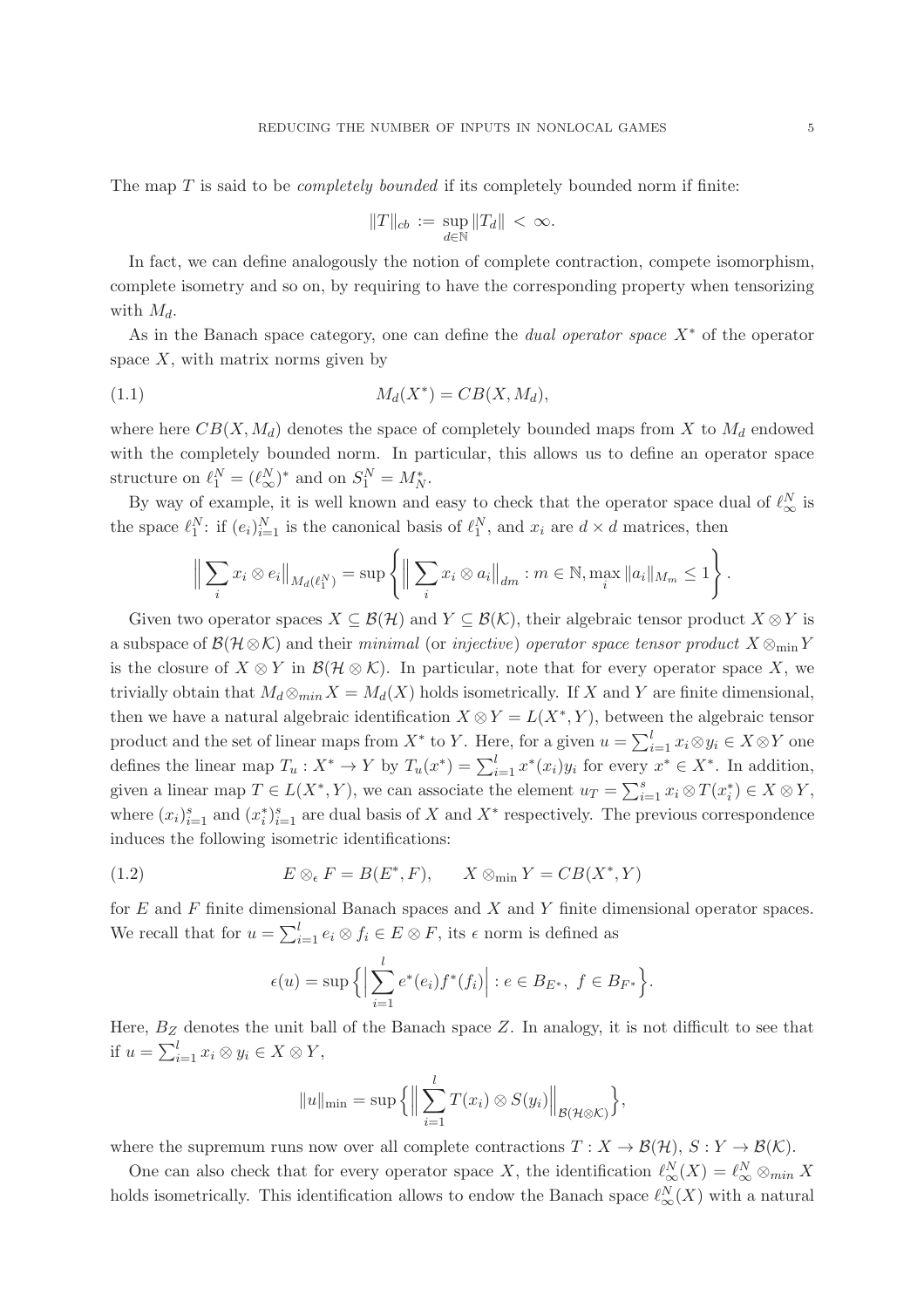operator space structure, which is the one induced by  $\ell_{\infty}^{N}(X) \subseteq \ell_{\infty}^{N}(\mathcal{B}(\mathcal{H}))$ . According to the comments above, one can naturally use duality [\(1.1\)](#page-4-0) to obtain an operator space structure on  $\ell_1^N(X)$  for every operator space X.

In the current work we use the space  $\ell_1^N(\ell_\infty^K)$ , with the norm described below. If  $(e_i)_{i=1}^N$  and  $(f_j)_{j=1}^K$  are the canonical bases of  $\ell_1^N$  and  $\ell_\infty^K$  respectively, then, for  $d \times d$  matrices  $a_{ij}$ , we have

$$
\Big\| \sum_{i=1}^N \sum_{j=1}^K a_{ij} \otimes e_i \otimes f_j \Big\|_{M_d(\ell_1^N(\ell_\infty^K))} = \sup \Big\| \sum_{i=1}^N \sum_{j=1}^K a_{ij} \otimes u_i(f_j) \Big\|_{M_d(B(H))},
$$

with the supremum taken over all complete contractions  $u_i: \ell_{\infty}^K \to B(H)$  ( $u_i$  acts on the *i*-th copy of  $\ell_{\infty}^K$ , spanned by  $e_i \otimes f_j$ ,  $1 \leq j \leq K$ ). The dual of  $\ell_1^N(\ell_{\infty}^K)$  is the space  $\ell_{\infty}^N(\ell_1^K)$ , whose operator space norm is described, for  $d \geq 1$ , by

<span id="page-5-1"></span>
$$
(1.3) \qquad \Big\|\sum_{i=1}^N\sum_{j=1}^K a_{ij}\otimes e_i\otimes f_j\Big\|_{M_d(\ell_\infty^N(\ell_1^K))}=\max_{i=1,\cdots,N}\sup\Big\{\Big\|\sum_{j=1}^K a_{ij}\otimes u_{ij}\Big\|_{M_{d^2}}:\|u_{ij}\|_{M_d}\leq 1\Big\}.
$$

Here,  $(e_i)_{i=1}^N$  and  $(f_j)_{j=1}^K$  are the canonical bases of  $\ell_{\infty}^N$  and  $\ell_{1}^K$  respectively.

The following proposition, which was first shown in [\[13\]](#page-18-2) and which is explained in much detail in [\[18\]](#page-18-5), will be crucial in our work.

<span id="page-5-0"></span>**Proposition 1.1.** [\[13,](#page-18-2) Corollary 4] Let  $M = \sum_{x,y,a,b} M_{x,y}^{a,b}(e_x \otimes e_a) \otimes (e_y \otimes e_b)$  be an element in  $\ell_1^N(\ell_\infty^K) \otimes \ell_1^N(\ell_\infty^K)$  such that

$$
\frac{\|M\|_{\ell_1^N(\ell_\infty^K)\otimes_{min}\ell_1^N(\ell_\infty^K)}}{\|M\|_{\ell_1^N(\ell_\infty^K)\otimes_\epsilon \ell_1^N(\ell_\infty^K)}}\geq\alpha.
$$

Then, the Bell functional  $\tilde{M} = (\tilde{M}_{x,y}^{a,b})_{x,y;a,b}$ , where  $x, y = 1, \dots, N$  and  $a, b = 1, \dots, K + 1$ ,  $obtained by adding extra zeros to the element  $M$ , verifies$ 

$$
\frac{\omega^*(\tilde{M})}{\omega(\tilde{M})} \ge C\alpha,
$$

where  $C$  is a universal constant which can be taken equal to  $1/16$ .

In fact, the constant  $C$  can be taken  $1/4$  if one allows to increase the dimension of the corresponding Hilbert space to compute  $\omega^*(\tilde{M})$ , as explained in [\[18,](#page-18-5) Lemma 4.3].

Our construction (given in Section [3\)](#page-10-0) yields a matrix  $M$  some of whose coefficients may be negative. To return to the setting of games (corresponding to matrices with positive coefficients), we observe that for a given Bell functional  $M$  we can define the element  $G$  as

$$
G_{x,y}^{a,b} = \frac{1}{2N^2} + \frac{1}{2N^2L} \tilde{M}_{x,y}^{a,b}, \text{ for every } x, y, a, b;
$$

where  $L = \max_{x,y,a,b} |M_{x,y}^{a,b}|$  and N is the number of inputs (questions). It is very easy to check that G has positive coefficients with values in  $[0, 1]$  and it verifies that

$$
\frac{\beta^*(G)}{\beta(G)} = \frac{\omega^*(M)}{\omega(M)},
$$

where  $\beta(G)$  (resp.  $\beta^*(G)$ ) is the classical (resp. quantum) bias of the game G defined as

$$
\beta(G) = \sup \left\{ \left| \langle G, P \rangle - \frac{1}{2} \right| : P \in \mathcal{P}_c \right\} \text{ and } \beta^*(G) = \sup \left\{ \left| \langle G, P \rangle - \frac{1}{2} \right| : P \in \mathcal{P}_q \right\}.
$$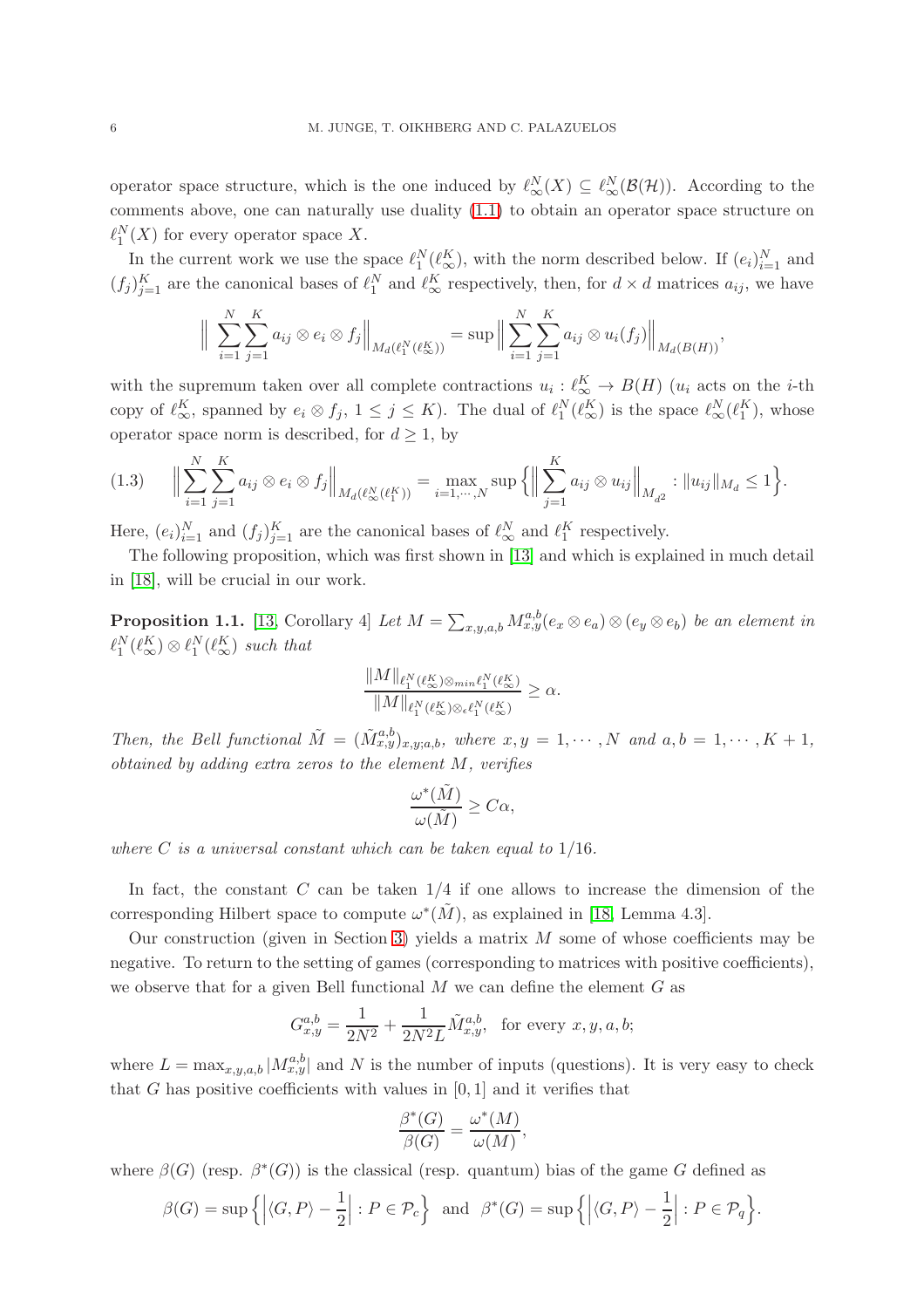This observation leads to the following consequence.

<span id="page-6-0"></span>**Proposition 1.2.** Let  $M = \sum_{x,y,a,b} M_{x,y}^{a,b}(e_x \otimes e_a) \otimes (e_y \otimes e_b)$  be an element in  $\ell_1^N(\ell_\infty^K) \otimes \ell_1^N(\ell_\infty^K)$ such that

$$
\frac{\|M\|_{\ell_1^N(\ell_\infty^K)\otimes_{min}\ell_1^N(\ell_\infty^K)}}{\|M\|_{\ell_1^N(\ell_\infty^K)\otimes_\epsilon \ell_1^N(\ell_\infty^K)}}\geq\alpha.
$$

Then, there exists a game G with N inputs and  $K + 1$  outputs, with  $\frac{\beta^*(G)}{\beta(G)}$  $\frac{\partial^2 (G)}{\partial(G)} \geq C\alpha$ , where, as before, we can take  $C$  to be  $1/16$ .

In this paper we use the notion of the *conjugate space*. If X is an operator space, then  $\overline{X}$  is the same space, but with conjugate multiplication. More specifically, denote by  $\bar{x}$  the element of  $x \in X$  when considered as sitting in  $\overline{X}$ . Then  $\overline{\lambda} \cdot \overline{x} = \overline{\lambda x}$ . Thus, the map  $X \to \overline{X} : x \mapsto \overline{x}$ is an antilinear isometry. If  $X \subseteq \mathcal{B}(\mathcal{H})$ , its *conjugate* operator space structure is given by the embedding  $\overline{X} \subseteq \overline{\mathcal{B}(\mathcal{H})} = \mathcal{B}(\overline{\mathcal{H}})$ . We can therefore describe the operator space structure on  $\overline{X}$ via

$$
\left\| \sum_{i} a_{i} \otimes \overline{x_{i}} \right\|_{M_{d}(\overline{X})} = \left\| \sum_{i} \overline{a_{i}} \otimes x_{i} \right\|_{M_{d}(X)}
$$
 for every d.

If X consists of matrices  $(a_{ij})_{i,j=1}^{\infty} \in B(\ell_2)$  (with respect to a certain basis of  $\ell_2$ ), then we can view elements of  $\overline{X}$  as matrices  $(\overline{a_{ij}})$ . We refer the reader to [\[23,](#page-18-11) Section 2.9] for more information.

In general, the formal identity  $X \to \overline{X}$  need not be a complete isometry. However, for the case we are interested in,  $X = \ell_{\infty}^{N}(\ell_{1}^{K})$ , the formal identification of bases yields a linear complete isometry. Indeed, let  $(e_i)_{i=1}^N$  and  $(f_j)_{j=1}^K$  be the bases of  $\ell_{\infty}^N$  and  $\ell_1^K$  respectively, then  $e_i \otimes f_j$  is the "canonical" basis of X. For  $d \times d$  matrices  $a_{ij}$ , [\(1.3\)](#page-5-1) gives

$$
\Big\| \sum_{i=1}^{N} \sum_{i=1}^{K} a_{ij} \otimes e_i \otimes f_j \Big\|_{M_d(X)} = \max_{i=1,\dots,N} \sup \Big\{ \Big\| \sum_{j=1}^{K} a_{ij} \otimes \overline{u_{ij}} \Big\|_{M_d2} : \|u_{ij}\|_{M_N} \le 1 \Big\}
$$
  
= 
$$
\max_{i=1,\dots,N} \sup \Big\{ \Big\| \sum_{j=1}^{K} \overline{a_{ij}} \otimes u_{ij} \Big\|_{M_d2} : \|u_{ij}\|_{M_d} \le 1 \Big\} = \Big\| \sum_{i=1}^{N} \sum_{i=1}^{K} \overline{a_{ij}} \otimes e_i \otimes f_j \Big\|_{M_d(X)}
$$
  
= 
$$
\Big\| \sum_{i=1}^{N} \sum_{i=1}^{K} a_{ij} \otimes \overline{e_i \otimes f_j} \Big\|_{M_d(\overline{X})}.
$$

A similar computation shows that the basis  $(e_i \otimes f_j)$  is 1-completely unconditional; that is,

$$
\Big\| \sum_{i=1}^{N} \sum_{i=1}^{K} a_{ij} \otimes \alpha_{ij} e_i \otimes f_j \Big\|_{M_d(X)} = \Big\| \sum_{i=1}^{N} \sum_{i=1}^{K} a_{ij} \otimes e_i \otimes f_j \Big\|_{M_d(X)}
$$

whenever  $a_{ij} \in M_d$  and  $|\alpha_{ij}| = 1$  for any i, j.

As  $(X)^* = X^*$  (with conjugate action  $\langle \overline{x^*}, \overline{x} \rangle = \langle x^*, x \rangle$ ), the two preceding statements hold for the space  $X = \ell_1^N(\ell_\infty^K)$  (the dual of  $\ell_\infty^N(\ell_1^K)$ ) as well. More precisely, if  $a_{ij} \in M_d$ , and  $|\alpha_{ij}| = 1$ for any  $(i, j)$ , then

$$
\Big\|\sum_{i=1}^N\sum_{i=1}^K a_{ij}\otimes \alpha_{ij}e_i\otimes f_j\Big\|_{M_d(X)}=\Big\|\sum_{i=1}^N\sum_{i=1}^K a_{ij}\otimes e_i\otimes f_j\Big\|_{M_d(X)}=\Big\|\sum_{i=1}^N\sum_{i=1}^K a_{ij}\otimes \overline{e_i\otimes f_j}\Big\|_{M_d(\overline{X})}.
$$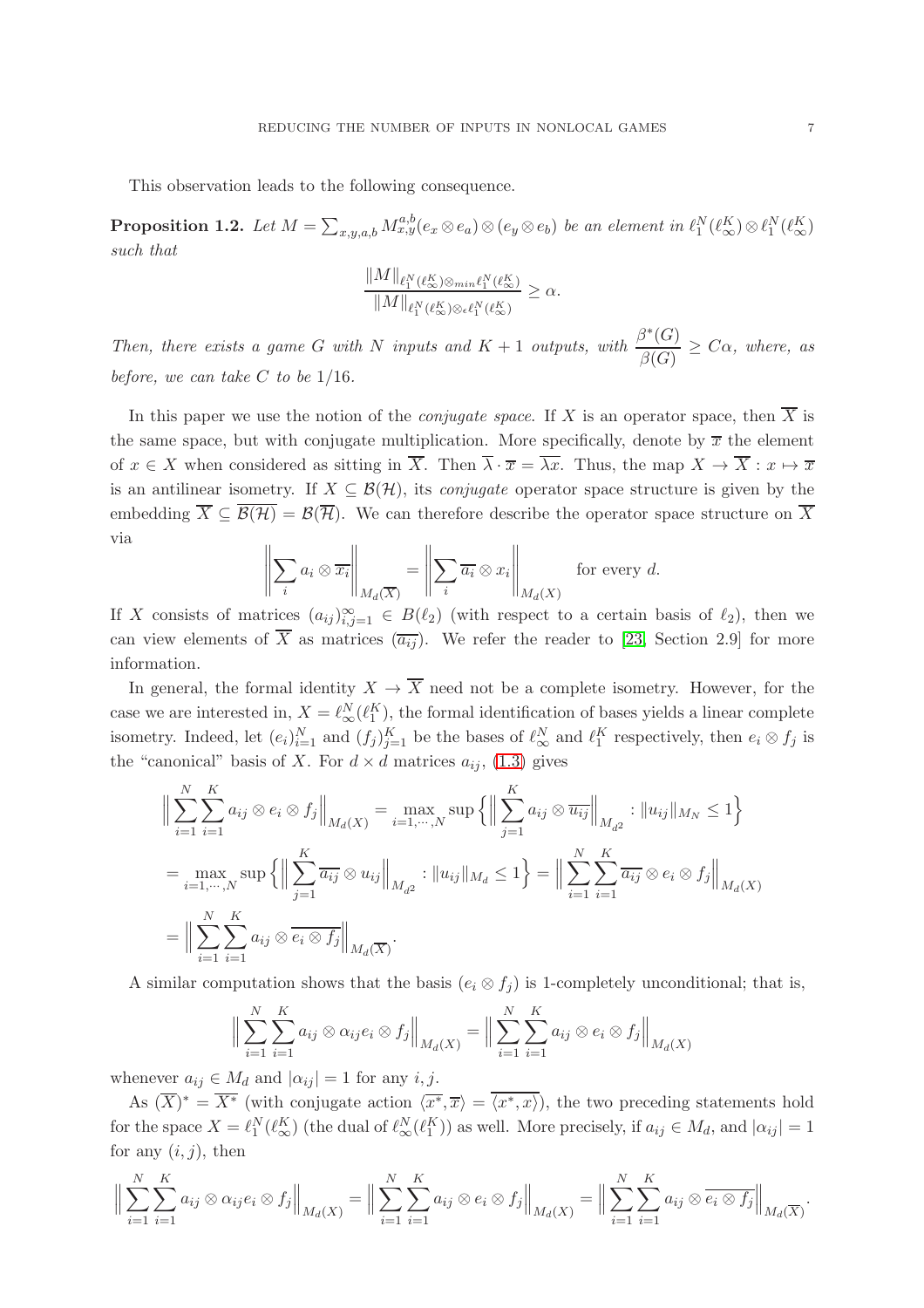Consequently, suppose  $y_k \in \ell_1^N(\ell_\infty^K)$  are of the form  $y_k = \sum_{i,j} \alpha_{ij} e_i \otimes f_j$ , where  $\alpha_{ij}$  are real numbers. Then, for all  $a_k \in M_d$ , we have

<span id="page-7-2"></span>(1.4) 
$$
\Big\|\sum_{k=1}^M a_k \otimes y_k\Big\|_{M_d(\ell_1^N(\ell_\infty^K))} = \Big\|\sum_{k=1}^M a_k \otimes \overline{y_k}\Big\|_{M_d(\overline{\ell_1^N(\ell_\infty^K)})}.
$$

In a similar fashion, we can show that

(1.5) 
$$
\Big\|\sum_{k=1}^M a_k \otimes y_k\Big\|_{M_d \otimes \epsilon\ell_1^N(\ell_\infty^K)} = \Big\|\sum_{k=1}^M a_k \otimes \overline{y_k}\Big\|_{M_d \otimes \epsilon\overline{\ell_1^N(\ell_\infty^K)}}.
$$

We also use the *operator Hilbert space*  $OH_N$ , introduced by G. Pisier in [\[21\]](#page-18-12). On the Banach space level, it is the space  $\ell_2^N$ , with matrix norms given by

<span id="page-7-3"></span>
$$
\Big\|\sum_{i=1}^N x_i \otimes e_i\Big\|_{M_d(OH_N)} = \Big\|\sum_{i=1}^N x_i \otimes \overline{x_i}\Big\|_{M_d(\overline{M_d})}^{1/2},
$$

where  $(e_i)_{i=1}^N$  is an orthonormal basis of  $\ell_2^N$ . In light of the above discussion on complex conjugation, we can view  $\overline{x_i}$  as obtained from  $x_i$  by entrywise complex cojugation, and  $\sum_{i=1}^{N} x_i \otimes \overline{x_i}$ as a  $d^2 \times d^2$  matrix. Hence, if each matrix  $x_i$  has real entries (in a certain basis), then

<span id="page-7-0"></span>
$$
\Big\| \sum_{i=1}^{N} x_i \otimes e_i \Big\|_{M_d(OH_N)} = \Big\| \sum_{i=1}^{N} x_i \otimes x_i \Big\|_{M_{d^2}}.
$$

One can check that the canonical isometric identification  $\ell_2^N \simeq (\ell_2^N)^*$  at the Banach space level induces a complete isometry from  $OH_N$  to  $OH_N^*$ . In fact,  $OH_N$  is the unique operator space with this property, up to complete isometries.

Let us consider a linear map  $v: \ell_2^N \to X$ , where X is a Banach space. Let us also fix an orthonormal basis  $(\theta_i)_{i=1}^N$  of  $\ell_2^N$ . Then, it is very easy to see that

(1.6) 
$$
||v||^2 = \sup \Big\{ \sum_{i=1}^N |\langle f, v\theta_i \rangle|^2 : f \in B_{X^*} \Big\},
$$

By the definition of the injective tensor product of Banach spaces,

<span id="page-7-1"></span>(1.7) 
$$
\Big\|\sum_{i=1}^N v(\theta_i) \otimes \overline{v(\theta_i)}\Big\|_{X \otimes_{\epsilon} \overline{X}} = \sup \Big\{\Big|\sum_{i=1}^N \langle f, v\theta_i \rangle \langle \overline{g}, \overline{v\theta_i} \rangle\Big| : f, g \in B_{X^*}\Big\}
$$

$$
= \sup \Big\{\Big|\sum_{i=1}^N \langle f, v\theta_i \rangle \overline{\langle g, v\theta_i} \rangle\Big| : f, g \in B_{X^*}\Big\}.
$$

Combining Hölder Inequality with  $(1.6)$ , we obtain:

$$
\Big\|\sum_{i=1}^N v(\theta_i) \otimes \overline{v(\theta_i)}\Big\|_{X\otimes_{\epsilon} \overline{X}} \leq \sup \Big\{\sum_{i=1}^N |\langle f, v\theta_i\rangle|^2 : f \in B_{X^*}\Big\} \leq \|v\|^2.
$$

Moreover, plugging  $f = g$ , for which the supremum in [\(1.6\)](#page-7-0) is attained, into [\(1.7\)](#page-7-1), we show

$$
||v||^2 = \Big\|\sum_{i=1}^N v(\theta_i) \otimes \overline{v(\theta_i)}\Big\|_{X \otimes_{\epsilon} \overline{X}}.
$$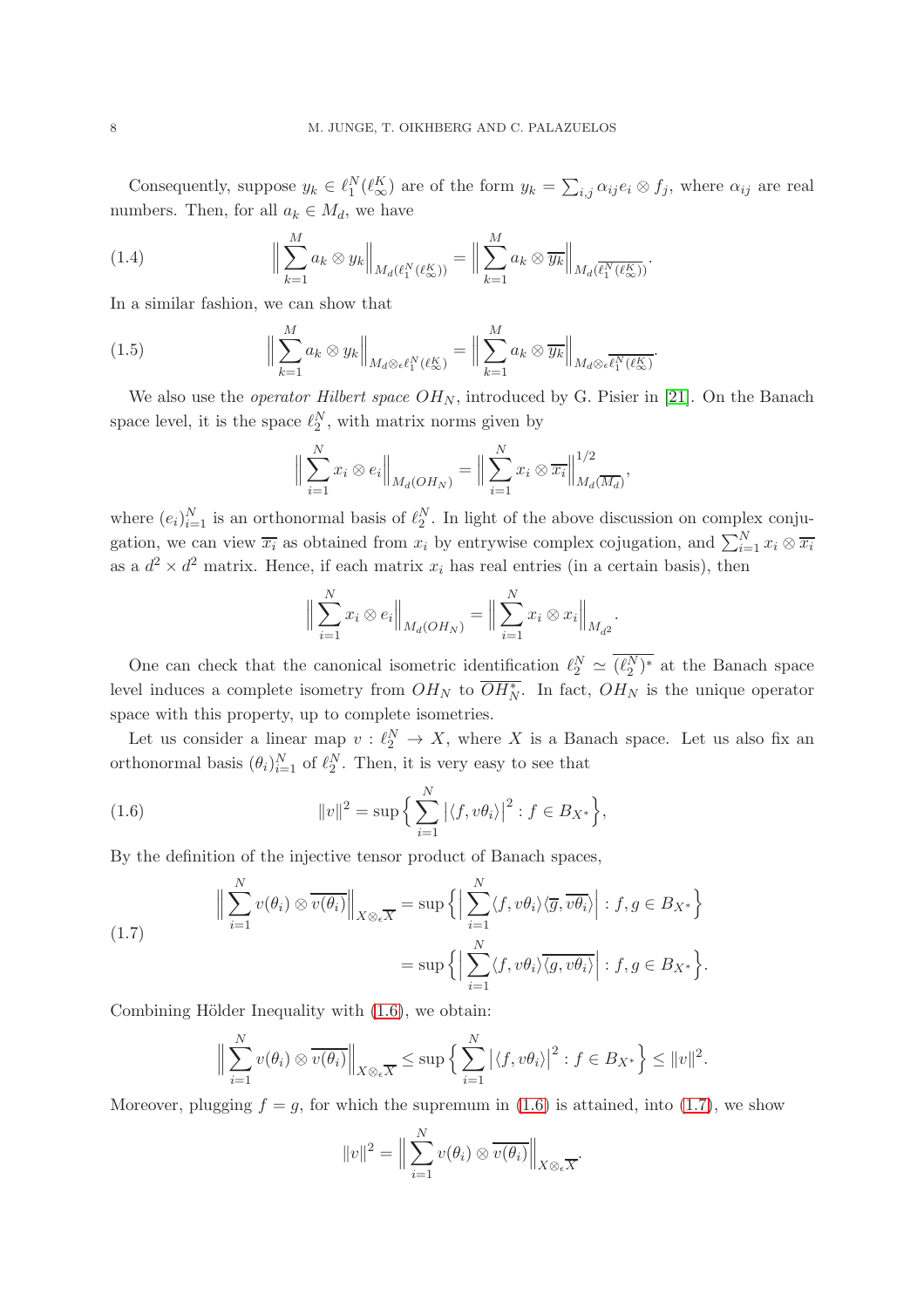The previous paragraph proves the first point of the following proposition. The proof of the second part can be found in [\[23,](#page-18-11) Proposition 7.2].

<span id="page-8-3"></span>**Proposition 1.3.** Suppose  $(\theta_i)_{i=1}^N$  is an orthonormal basis in  $OH_N$ , X is an operator space, and  $v: OH_N \to X$  is a linear map. Then,

$$
(1) \quad ||v||^2 = \Big\|\sum_{i=1}^N v(\theta_i) \otimes \overline{v(\theta_i)}\Big\|_{X \otimes_{\epsilon} \overline{X}}.
$$

$$
(2) \quad ||v||_{cb}^2 = \Big\|\sum_{i=1}^N v(\theta_i) \otimes \overline{v(\theta_i)}\Big\|_{X \otimes_{min} \overline{X}}.
$$

The following version of the preceding result follows directly from the earlier discussion on complex conjugation.

<span id="page-8-4"></span>**Corollary 1.4.** Suppose  $(\theta_i)_{i=1}^N$  is an orthonormal basis in  $OH_N$ , and  $v: OH_N \rightarrow M_d$  is a linear map, so that for any  $1 \leq i \leq N$ ,  $v(\theta_i)$  is a real linear combination of matrix units. Then,

$$
||v||^2 = \Big\|\sum_{i=1}^N v(\theta_i) \otimes v(\theta_i)\Big\|_{M_{d^2}}.
$$

Here and below, the word "matrix units (in  $M_d$ )" refers to  $d \times d$  matrices, in which 1 entry is 1, and other entries vanish (with respect to a certain fixed orthonormal basis of  $\ell_2^n$ ). Clearly the matrix units form a basis for  $M_d$ .

## 2. Vector-valued empirical method

<span id="page-8-0"></span>In this section we prove a vector-valued version of Schechtman's empirical method [\[24\]](#page-18-9).

<span id="page-8-1"></span>**Proposition 2.1.** Let E be an m-dimensional subspace of  $L_r(\mu, X)$ , where X is a Banach space,  $(\Omega, \mu)$  is a probability space and  $1 \leq r < \infty$ . For a given  $\epsilon \in (0, 1/2)$  there exists a constant  $C(\varepsilon)$  such that if we consider  $n = \lceil C(\varepsilon) m^{1+r} \rceil$ , then  $\ell_r^n(X)$  contains a subspace E' which is  $(1+\varepsilon)$ -isomorphic to E. We can take  $C(\varepsilon) = C_0 \varepsilon^{-2} \log(\varepsilon^{-1})$  for a universal constant  $C_0$ .

We will first prove an easy lemma which will make the proof of Proposition [2.1](#page-8-1) simpler. To this end, let us consider a normalized Auerbach basis  $(e_i)_{i=1}^m$  in E. Note that we clearly have  $||e_i||_E^r = \int_{\Omega} ||e_i(t)||_X^r d\mu(t) = 1$  for every  $i = 1, \dots, m$ . Let us define the function  $\phi(t) =$  $m^{-1}\sum_{i=1}^m ||e_i(t)||_X^r$  for every  $t \in \Omega$ . It is then obvious that  $\int_0^1 \phi(t) dt = 1$ , so that  $d\nu = \phi d\mu$ defines a probability measure on Ω.

<span id="page-8-2"></span>**Lemma 2.2.** Let us define the linear map  $S : E \to L_r(\nu, X)$  by  $S(e) = \phi^{-1/r}e$  for every  $e \in E$ with the convention  $\frac{0}{0} = 0$ . Then, S is an isometry and, moreover, for any  $e \in E$  we have

$$
||Se||_{L_{\infty}(\nu,X)} \le m||e||_{L_r(\mu,X)} = m||Se||_{L_r(\nu,X)}.
$$

*Proof.* Note that, if  $\phi(t) = 0$  for some t, then  $e(t) = 0$  for every  $e \in E$ . Thus, S is well defined. The linearity of S is obvious. On the other hand, for a given  $e \in E$  we have

$$
||Se||_{L_r(\nu,X)}^r = \int_{\Omega} ||\phi^{-1/r}(t)e(t)||_X^r \phi(t) d\mu(t) = ||e||_{L_r(\mu,X)}^r.
$$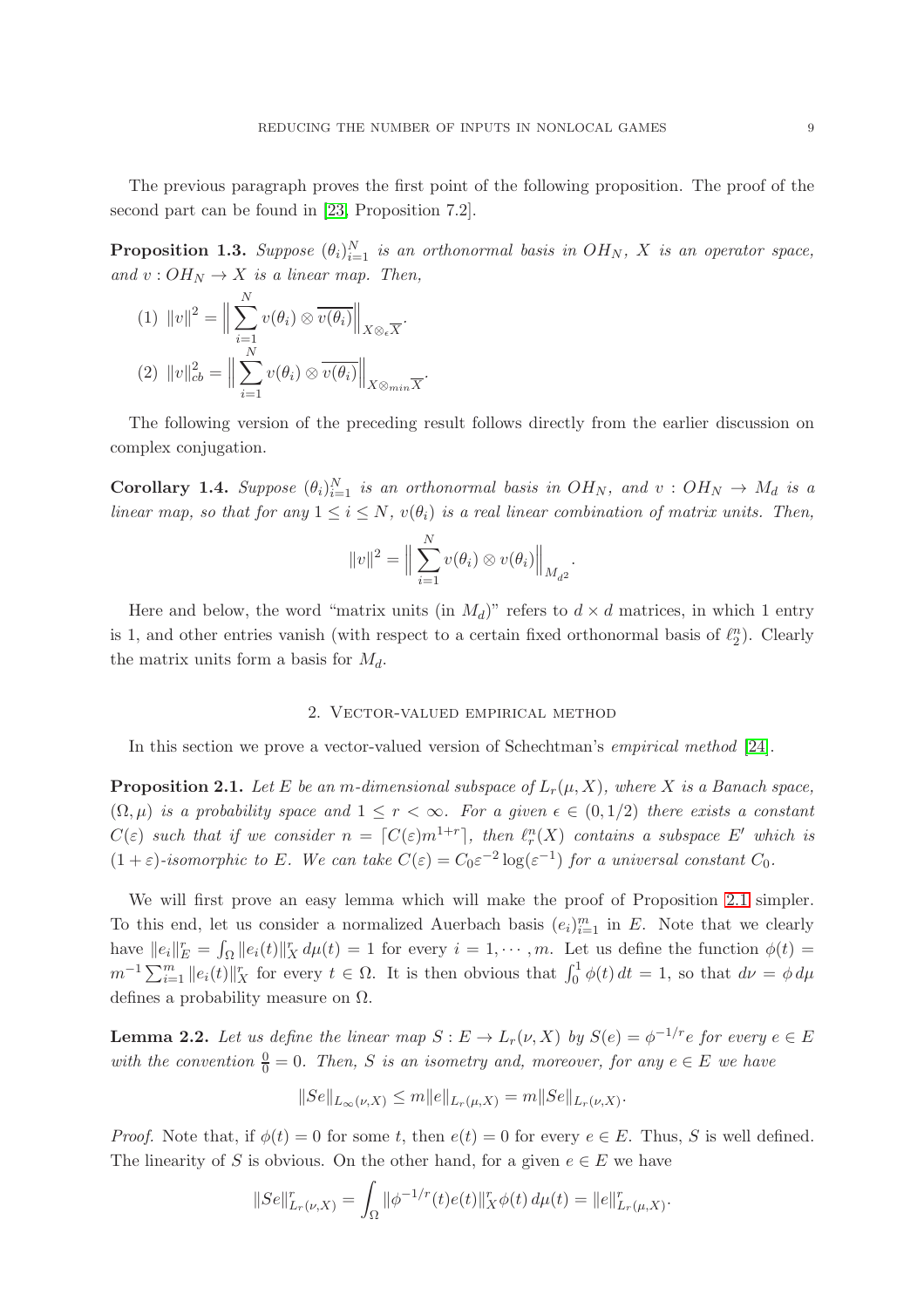Hence, S is indeed an isometry. Finally, given a norm one element  $e = \sum_{i=1}^{m} \alpha_i e_i \in E$ , the fact that  $(e_i)_{i=1}^m$  is an Auerbach basis implies that  $\max_i |\alpha_i| \leq 1$ . Hence,

$$
||(Se)(t)||_X = \phi^{-1/r}(t) ||e(t)||_X = m^{1/r} \left(\sum_{i=1}^m ||e_i(t)||_X^r\right)^{-1/r} \left\|\sum_{i=1}^m \alpha_i e_i(t)\right\|_X
$$

Let  $r'=\frac{r}{r}$  $\frac{r}{r-1}$  so that  $\frac{1}{r} + \frac{1}{r'}$  $\frac{1}{r'} = 1$ . By Hölder Inequality,

$$
\Big\|\sum_{i=1}^m \alpha_i e_i(t)\Big\|_X \le \Big(\sum_{i=1}^m |\alpha_i|^{r'}\Big)^{1/r'} \Big(\sum_{i=1}^m \|e_i(t)\|_X^r\Big)^{1/r} \le m^{1/r'} \Big(\sum_{i=1}^m \|e_i(t)\|_X^r\Big)^{1/r}.
$$

Hence, for almost every  $t$ ,

$$
||(Se)(t)||_X \le m^{1/r} \left(\sum_{i=1}^m ||e_i(t)||_X^r\right)^{-1/r} m^{1/r'} \left(\sum_{i=1}^m ||e_i(t)||_X^r\right)^{1/r} = m.
$$

.

The following lemma is a standard large deviation inequality for sums of independent random variables. The proof can be found in [\[24,](#page-18-9) Lemma 3].

<span id="page-9-0"></span>**Lemma 2.3.** Let  $(y_i)_{i=1}^n$  be a family of independent random variables and let A and B be non-negative constants such that  $\mathbb{E}y_i = 0$ ,  $\mathbb{E}|y_i| \leq A$  and  $||y_i||_{\infty} \leq B$  for every  $i = 1, \dots, n$ . Then,

$$
\mathbb{P}\Big(\Big|\sum_{i=1}^n y_i\Big| > c\Big) \le 2 \exp\big(-\frac{c^2}{4eABn}\big)
$$

for all  $c \leq 2eAn$ .

For the proof of Proposition [2.1](#page-8-1) we use some ideas from [\[3,](#page-17-4) Section 2] and from [\[24\]](#page-18-9).

*Proof of Proposition [2.1.](#page-8-1)* According to Lemma [2.2](#page-8-2) we can assume that  $||e||_{L_{\infty}(\mu,X)} \le m||e||_{L_{r}(\mu,X)}$ , for any  $e \in E$ . On the other hand, for every  $t = (t_1, \ldots, t_n) \in \Omega^n$ , we consider the linear map  $T_t: L_r(\mu, X) \to L_r^n(X)$  defined by  $T_t(f) = (f(t_i))_{i=1}^n$ . Here,  $L_r^n$  denotes the space  $\mathbb{R}^n$  endowed with the norm  $\|(\alpha_i)_{i=1}^n\|_{L_r^n}^r = n^{-1} \sum_{i=1}^n |\alpha_i|^r$ .

Now, let  $e \in E$  be any fixed element such that  $||e||_E = 1$ . For  $1 \le i \le n$  we consider the random variable  $y_i : \Omega^n \to \mathbb{R}$  defined by  $y_i(t) = ||e(t_i)||_X^r - 1$  for every t. Then,  $(y_i)_{i=1}^n$  is a family of independent random variables satisfying  $\mathbb{E}y_i = 0$ ,  $\mathbb{E}|y_i| \leq 2$  and  $||y_i||_{\infty} \leq m^r$  for every  $1 \leq i \leq n$ . On the other hand,  $||T_t(e)||^r_{L^m_t(X)} - 1 = n^{-1} \sum_{i=1}^n y_i(t)$  for every  $t \in \Omega^n$ . According to Lemma [2.3](#page-9-0) it follows that

$$
\mathbb{P}\Big(t\in\Omega^n:\left|\|T_t(e)\|_r^r-1\right|\geq c\Big)=\mathbb{P}\Big(t\in\Omega^n:\left|\sum_{i=1}^ny_i(t)\right|\geq cn\Big)\leq 2\exp\big(-\frac{c^2n}{8em^r}\big)
$$

for any  $c \in (0,1)$ . Note that, if  $||T_t(e)||^r_{L^n_r(X)} - 1| \leq c$ , then  $1 - c \leq ||T_t(e)||_{L^n_r(X)} \leq 1 + c$ .

Let  $\eta = \varepsilon/4$ . Standard techniques allow us to find an  $\eta$ -net N in the unit sphere of E, with  $|\mathcal{N}| \leq (\frac{3}{\eta})$  $\frac{3}{\eta}$ )<sup>*m*</sup> =  $(\frac{12}{\epsilon})^m$ . If we consider the particular choice  $c = \eta$ , we have

$$
2\exp\big(-\frac{\eta^2n}{8em^r}\big)|\mathcal{N}| \le 2\exp\big(m\log\frac{12}{\epsilon} - \frac{\eta^2n}{8em^r}\big) < 1,
$$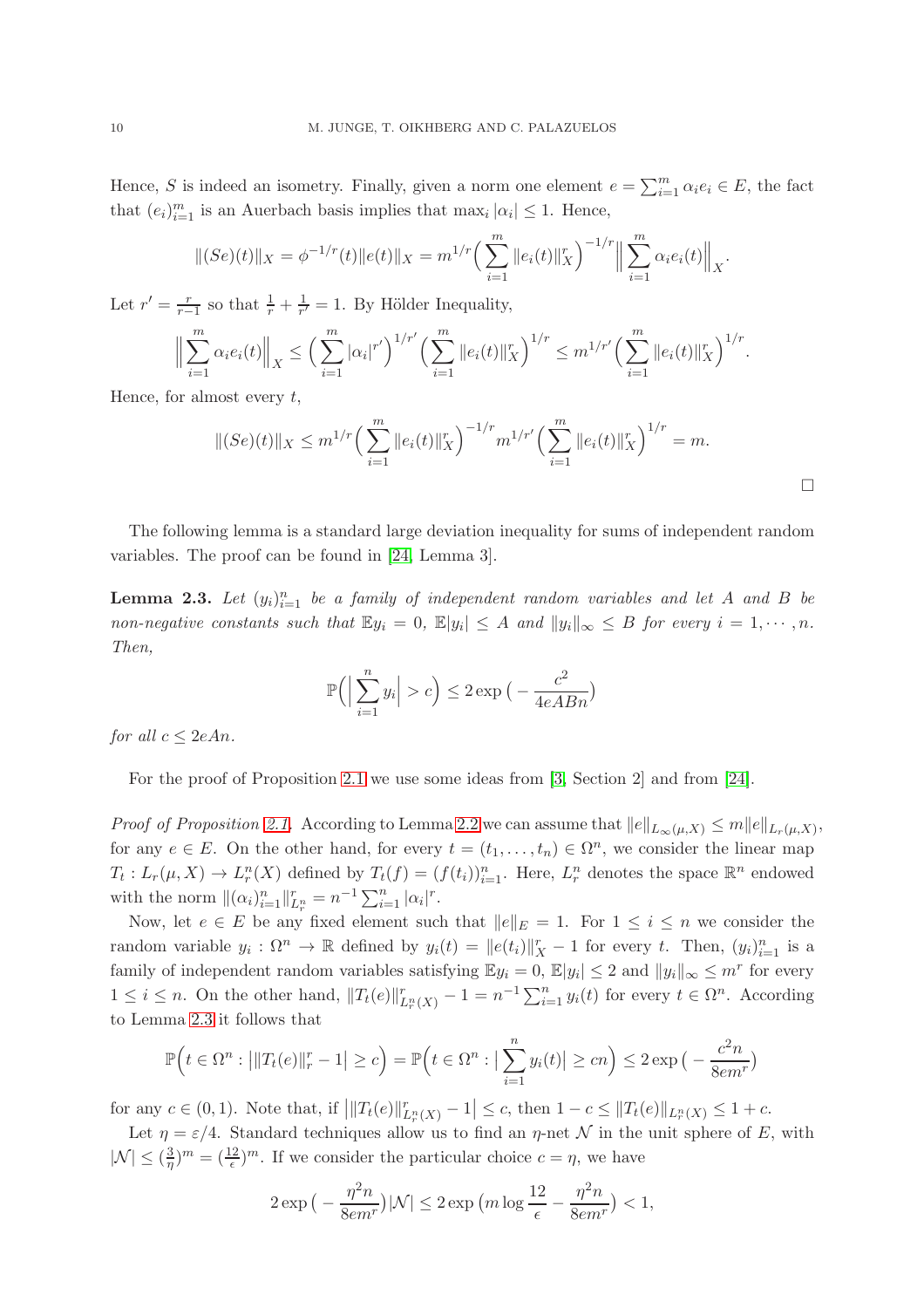where the last inequality follows from our choice  $n = [C(\varepsilon)m^{1+r}]$  with  $C(\varepsilon) = C_0 \varepsilon^{-2} \log(\varepsilon^{-1})$ for a certain universal constant  $C_0$ . This means that there is an strictly positive probability of having an element  $t \in \Omega^n$  such that  $1 - \eta \leq ||T_t(e)||_{L_r^n(X)} \leq 1 + \eta$  for every  $e \in \mathcal{N}$ . We claim that

<span id="page-10-1"></span>(2.1) 
$$
1 - \varepsilon \leq \|T_t(e)\|_{L_t^n(X)} \leq 1 + \varepsilon
$$

for every  $e$  in the unit sphere of  $E$ . If this is so, we conclude the proof by noting that the map  $k: L_r^n(X) \to \ell_r^n(X)$  defined by  $k((x_i)_{i=1}^n) = n^{-\frac{1}{r}}(x_i)_{i=1}^n$  is an isometry.

To prove claim [\(2.1\)](#page-10-1) let us consider an arbitrary unit element e and write it as  $e = e_0 +$  $\sum_{n=1}^{\infty} a_n e_n$ , with  $e_n \in \mathcal{N}$  and  $|a_n| \leq \eta^n$  for every  $n \geq 0$ . Then, we have that

$$
\left| \|T_t(e)\|_{L_r^n(X)} - \|T_t(e_0)\|_{L_r^n(X)} \right| \le \|T_t(e - e_0)\|_{L_r^n(X)} \le \sum_{n=1}^{\infty} \eta^n \|T_t(e_n)\|_{L_r^n(X)} \le \frac{\eta}{1-\eta}(1+\eta).
$$

Then, one has  $\frac{1-3\eta}{1-\eta} \leq ||T_t(e_n)||_{L_r^n(X)} \leq \frac{1+\eta}{1-\eta}$  $\frac{1+\eta}{1-\eta}$  for every unit element *e*; from where one can deduce our claim by plugging  $\eta = \varepsilon/4$ .

<span id="page-10-3"></span>**Remark 2.1.** In this work we will be mostly interested in the space  $\ell_1^N(X)$ . Let us assume that we have an *m*-dimensional subspace  $E \subset \ell_1^N(X)$ . Proposition [2.1](#page-8-1) tells us that if we consider  $n =$  $[C(\varepsilon)m^2]$ , then there exists a map  $J: \ell_1^N \to \ell_1^n$  defined by some indices  $i_1, \dots, i_n \in \{1, \dots, N\}$ and some positive numbers  $\alpha_1, \dots, \alpha_n$  such that  $J(x_1, \dots, x_N) = (\alpha_1 x_{i_1}, \dots, \alpha_n x_{i_n})$  for every  $(x_1, \dots, x_N) \in \ell_1^N$  and such that  $J \otimes id_X$  defines a  $(1 + \epsilon)$ -isomorphism from E to  $\ell_1^n(X)$ .

In Section [4](#page-15-0) we will explain how to improve Proposition [2.1](#page-8-1) if the subspace E of  $L_1(\mu, X)$  has some geometrical properties. Since we will not use these results in our paper, we have preferred to postpone this discussion to the end of the paper.

### 3. Main result

<span id="page-10-0"></span>In this section we will prove our main theorem. We will start re-proving the classical and the quantum bounds for the Khot-Vishnoi game in the language of operator spaces. In particular, we show that this game can be understood as a map factorizing through a Hilbert space. This fact will be crucial in our analysis later.

Our results deal with operators from OH into other spaces. To recast the results in more familiar terms, we introduce some notation. Suppose  $X$  and  $Y$  are normed spaces with bases  $(x_i)$  and  $(y_i)$  respectively. For any  $v: X \to Y$ , there exists a unique family  $(\alpha_{ij})$  so that  $vx_i = \sum_j \alpha_{ij} y_j$ . We say that v is real (resp. positive) with respect to these bases if, for any i and j, we have  $\alpha_{ij} \in \mathbb{R}$  (resp.  $\alpha_{ij} \geq 0$ ). We often refer to the "canonical" basis of  $\ell_1^N(\ell_\infty^n)$ consists of elements  $e_i \otimes f_j$ , while that of  $M_d$  – of matrix units.

<span id="page-10-2"></span>**Proposition 3.1.** Suppose *n* is a power of 2, and let  $N = \frac{2^n}{n}$  $\frac{m}{n}$ . Then there exists an operator  $V:OH_{Nn}\to \ell_1^N(\ell_\infty^n)$ , and a completely positive complete contraction  $U: \ell_1^N(\ell_\infty^n)\to M_n$ , so that

$$
||UV||_{cb} = \Omega\left(\frac{\sqrt{N}}{\log n}\right) \quad and \quad ||V|| = O\left(\sqrt{\frac{N}{n}}\right)
$$

.

Moreover,  $V$  is positive with respect to the canonical bases of its domain and range, and  $U$  is real with respect to the canonical bases.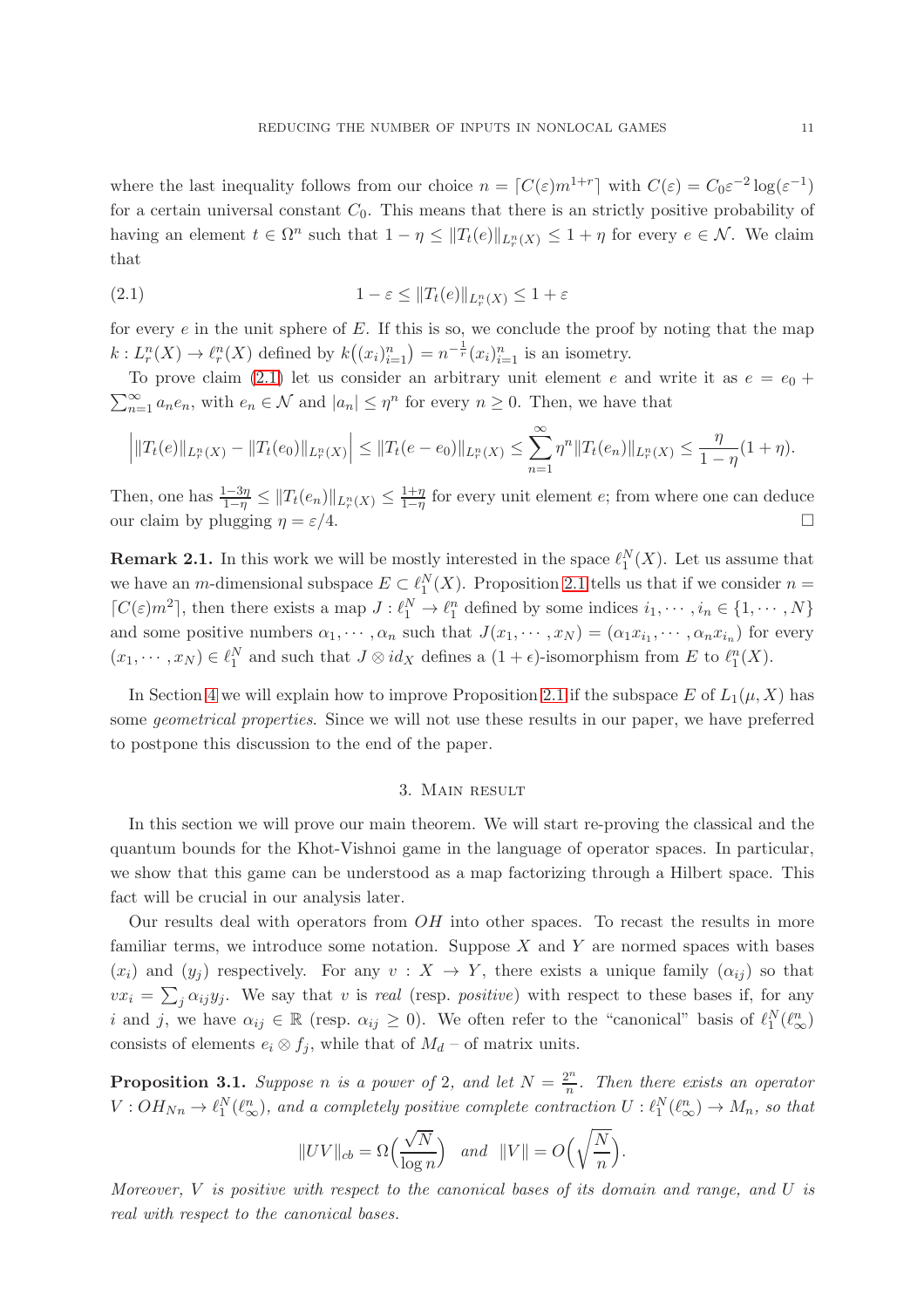Denote by  $(\delta_x)_{x \in \{0,1\}^n}$  the canonical orthonormal basis of  $\ell_2^{Nn} = \ell_2(\{0,1\}^n)$ . Let

$$
M = \sum_{x} V \delta_x \otimes V \delta_x \in \ell_1^N(\ell_\infty^n) \otimes \ell_1^N(\ell_\infty^n).
$$

By Proposition [1.3](#page-8-3) and Corollary [1.4,](#page-8-4) [\(1.4\)](#page-7-2), and [\(1.5\)](#page-7-3),  $||M||_{\epsilon} = ||V||^2$ , and  $||M||_{min} = ||V||_{cb}^2$ . The interested reader can check that the tensor  $M$  has the form  $NG_{KV}$ , where  $G_{KV}$  denotes the Khot-Vishnoi game (see [\[4,](#page-17-3) Section 4] for a precise description; in particular, M has positive entries).

*Proof of Proposition [3.1.](#page-10-2)* Consider the Cantor group  $G = \{0, 1\}^n$ , and let  $G_0$  be its Hadamard subgroup, of cardinality n. Let  $\Omega = G/G_0$  (then  $|\Omega| = N$ ). It is important to note (for future reference) that, for any distinct  $x, y \in G_0$ ,  $|x \ominus y| = 2^{n-1}$  (here  $|\cdot|$  stands for the Hamming metric). Consider the probability measures  $\mu_0 =$  $1 + \sqrt{\varepsilon}$  $-\frac{\sqrt{\varepsilon}}{2}\delta_0 + \frac{1-\sqrt{\varepsilon}}{2}$  $\frac{\partial^2 \mathbf{v} \cdot \mathbf{v}}{\partial \mathbf{v}} = \mu_0^{\otimes n}$ , on  $\{0, 1\}$ and G respectively (the number  $\varepsilon \in (0,1)$  will be specified later). The operator  $V : \mathbb{C}^G \to \mathbb{C}^G$ is defined as the convolution with the measure  $\mu$ :  $V f = C_{\mu} f = f * \mu$ , or in other words,

$$
[Vf](x) = \sum_{y \in G} \left(\frac{1+\sqrt{\varepsilon}}{2}\right)^{n-|x \ominus y|} \left(\frac{1-\sqrt{\varepsilon}}{2}\right)^{|x \ominus y|} f(y)
$$

(all entries of the matrix representing  $V$  are positive). It is easy to see that Walsh functions are eigenvectors of V:  $V w_A = \varepsilon^{|A|/2} w_A$ . For other properties of this operator, see e.g. [\[25\]](#page-18-13). We view V as acting from  $OH_{Nn}$  to  $\ell_1^N(\ell_{\infty}^n)$ . The identification of  $OH_{Nn}$  with  $\ell_2(G)$  is straightforward. For the identification with  $\ell_1^N(\ell_\infty^n)$ , given  $g \in G$  we identify  $\delta_g$  with  $\delta_{[g]} \otimes \Phi_{[g]}(g)$ , where for every  $[g], \Phi_{[g]} : [g] \to [n]$  defines a fixed enumeration of the elements in the class  $[g]$ .

Using the techniques of [\[4\]](#page-17-3), we prove that  $||V|| \prec \sqrt{N}/\sqrt{n}$  and  $||UV||_{cb} \succ \sqrt{N}/\log n$ , where here we use symbols ≺ and ≻ to denote inequality up to universal constants independent of the dimension. Indeed, consider the factorization  $V = i_p C_\mu j_2$ , where  $j_2$  is the formal identity from  $\ell_2^{Nn}$  to  $L_2^{Nn} = L_2(G)$ , where this last space is equipped with the uniform probability measure on G,  $C_{\mu}: L_2(G) \to L_p(G)$  is the convolution with  $\mu, p = (1 + \varepsilon)/\varepsilon$ , and  $i_p: L_p(G) \to \ell_1^N(\ell_\infty^n)$ is the formal identity. We clearly have  $||j_2|| = (Nn)^{-1/2}$ . Furthermore,  $||i_p|| = Nn^{1/p}$ . Indeed, this follows by noting that

$$
||i_p|| \le ||i_p: L_p(G) \to \ell_p^N(\ell_p^n) || ||id: \ell_p^N(\ell_p^n) \to \ell_1^N(\ell_\infty^n) || \le (Nn)^{1/p} N^{1-1/p} = Nn^{1/p}.
$$

Finally,  $p$  is selected to make  $C_{\mu}$  contractive, by Bonami-Beckner Hypercontractivity Inequality (see e.g.  $[25,$  Theorem 4.1]). This gives

$$
||V|| \le ||i_p|| ||C_\mu|| ||j_2|| = Nn^{1/p} (Nn)^{-1/2} = N^{1/2} n^{1/p-1/2} = N^{1/2} n^{\varepsilon/(1+\varepsilon)-1/2}.
$$

To define the operator U, consider, for each  $x = (x_1, \ldots, x_n) \in G = \{0, 1\}^n$ , the unit vector

$$
h_x = \frac{1}{\sqrt{n}} \sum_{i=1}^n (-1)^{x_i} e_i \in \ell_2^n.
$$

Here,  $e_1, \ldots, e_n$  are the elements of the canonical basis in  $\ell_2^n$ . Let  $p_x = h_x \otimes h_x \in M_n$  be the orthogonal projection onto  $\mathbb{C}h_x$ , and define  $U: \ell_1^N(\ell_\infty^n) \to M_n: \delta_x \mapsto p_x$ . As noted in [\[4\]](#page-17-3), if  $x, y \in G$  are distinct and belong to the same coset of  $\Omega = G/G_0$ , then  $|x \ominus y| = n/2$ , hence  $\langle h_x, h_y \rangle = 0$ , and consequently,  $p_x p_y = 0$ . Therefore, the restriction of U to any copy of  $\ell_{\infty}^n$  in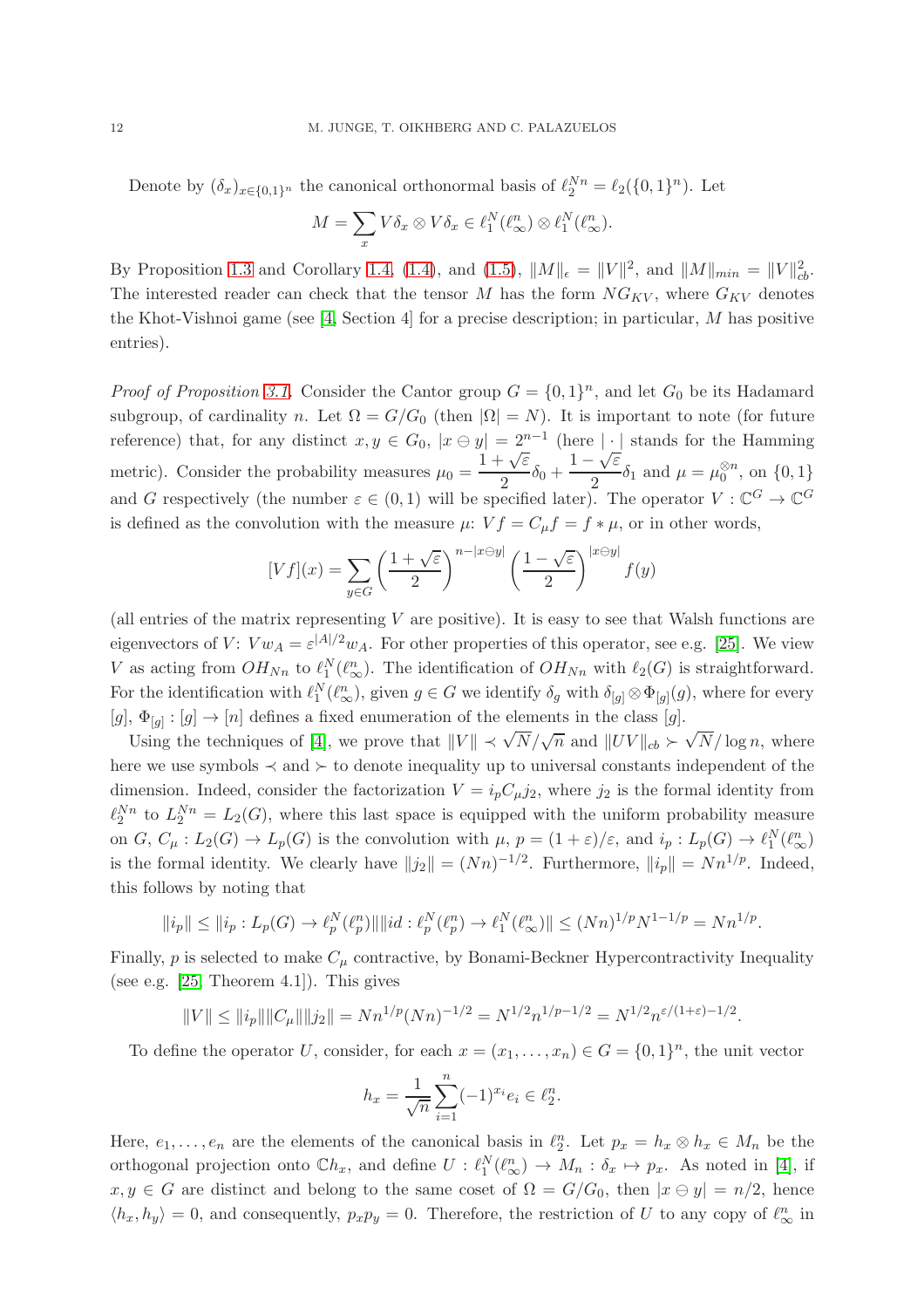its domain is a complete isometry. Thus, U is a complete contraction. Moreover,  $U\delta_x$  has real entries for any  $x$ , hence  $U$  is represented by a real matrix (relative to canonical bases).

By construction, U is real with respect to the standard bases. Combining Proposition [1.3](#page-8-3) with [\(1.4\)](#page-7-2), we obtain  $||UV||_{cb}^2 = ||\sum_{x \in G} UV\delta_x \otimes UV\delta_x||_{M_n \otimes_{\min} M_n}$ . Identify  $M_n \otimes_{\min} M_n$  with  $M_{n^2}$ , and consider the maximally entangled state, defined as  $f(A) = \langle A\xi, \xi \rangle$  for every  $A \in M_{n^2}$ , where

$$
\xi = \frac{1}{\sqrt{n}} \sum_{i=1}^{n} e_i \otimes e_i.
$$

For  $a, b \in M_n$ ,  $f(a \otimes b) = \frac{1}{n}$  $\sum_{n=1}^{\infty}$  $i,j=1$  $\langle e_j, ae_i\rangle \langle e_j, be_i\rangle = \frac{1}{n}$  $\frac{1}{n}$ tr( $ab^{tr}$ ). Thus,  $f(p_x \otimes p_y) = \frac{1}{n} \langle h_x, h_y \rangle^2 = \frac{n - 2|x \ominus y|}{n^2}$  $\frac{n^2}{s^2}$ .

As  $V = V^*$ ,  $\sum V \delta_x \otimes V \delta_x$  can be identified on the vector space level with the operator x∈G  $C_{\mu}^2: \mathbb{C}^G \to \mathbb{C}^G$ . For any Walsh function  $w_A$ , we have  $C_{\mu}^2 w_A = \varepsilon^{|A|} w_A$ , hence  $C_{\mu}^2 = C_{\nu}$ , for the measure  $\nu = \left(\frac{1+\varepsilon}{2}\right)$  $\frac{1+\varepsilon}{2}\delta_0+\frac{1-\varepsilon}{2}$  $\frac{1}{2} \delta_1$  $\Big)^{\otimes n}$ . Therefore,

$$
\sum_{x \in G} V \delta_x \otimes V \delta_x = \sum_{y,z \in G} \left(\frac{1+\varepsilon}{2}\right)^{n-|y \ominus z|} \left(\frac{1-\varepsilon}{2}\right)^{|y \ominus z|} \delta_y \otimes \delta_z,
$$

yielding

$$
\sum_{x \in G} UV \delta_x \otimes UV \delta_x = \sum_{y,z \in G} \left(\frac{1+\varepsilon}{2}\right)^{n-|y \ominus z|} \left(\frac{1-\varepsilon}{2}\right)^{|y \ominus z|} p_y \otimes p_z.
$$

Consequently,

$$
||UV||_{cb}^{2} = \left\| \sum_{x \in G} UV \delta_{x} \otimes UV \delta_{x} \right\| \ge \sum_{y,z \in G} \left( \frac{1+\varepsilon}{2} \right)^{n-|y \ominus z|} \left( \frac{1-\varepsilon}{2} \right)^{|y \ominus z|} f(p_{y} \otimes p_{z})
$$
  

$$
= \frac{1}{n} \sum_{y,z \in G} \left( \frac{1+\varepsilon}{2} \right)^{n-|y \ominus z|} \left( \frac{1-\varepsilon}{2} \right)^{|y \ominus z|} \left( 1 - 2 \frac{|z \ominus y|}{n} \right)^{2}
$$
  

$$
= N \sum_{a \in G} \left( \frac{1+\varepsilon}{2} \right)^{n-|a|} \left( \frac{1-\varepsilon}{2} \right)^{|a|} \left( 1 - 2 \frac{|a|}{n} \right)^{2} = N \mathbb{E} \left( 1 - 2 \frac{X}{n} \right)^{2},
$$

where X is polynomially distributed with parameters n and  $(1+\varepsilon)/2$ ; that is,

$$
\mathbb{P}\left(X=k\right) = \left(\frac{1+\varepsilon}{2}\right)^{n-k} \left(\frac{1-\varepsilon}{2}\right)^k \binom{n}{k}.
$$

It is well known that the expected value and the variance of X are given by  $n\frac{1-\varepsilon}{2}$  $\frac{1}{2}$  and  $n\frac{1-\varepsilon}{2}$ 2  $1+\varepsilon$  $\frac{1}{2}$  respectively. Hence,

$$
\mathbb{E}\left(1-2\frac{X}{n}\right)^2 = 1 - \frac{2}{n}\mathbb{E}(X) + \frac{1}{n^2}\mathbb{E}(X^2)
$$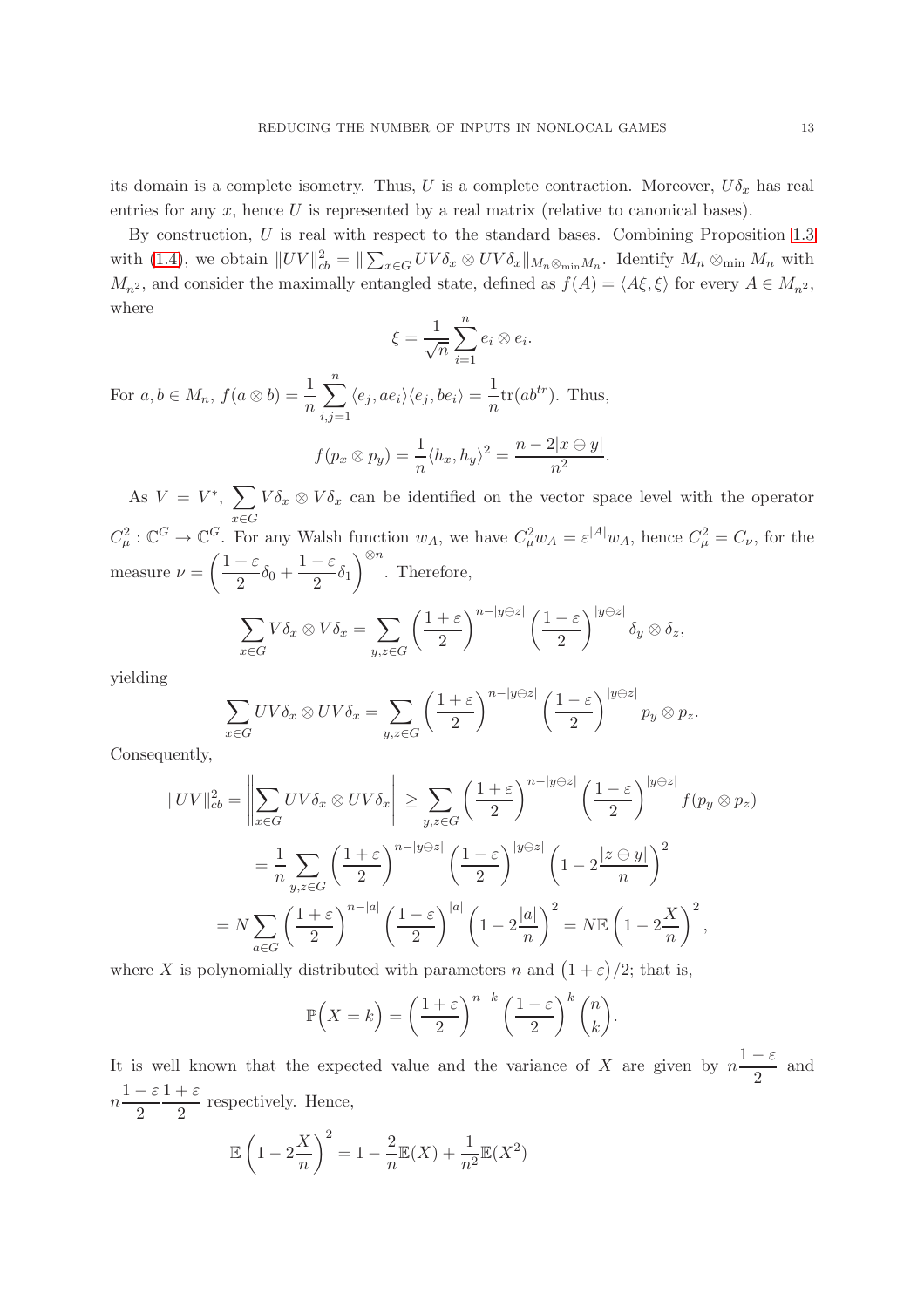$$
= 1 - 4\frac{1-\varepsilon}{2} + \frac{4}{n^2} \left[ \left( n\frac{1-\varepsilon}{2} \right)^2 + n\frac{1-\varepsilon}{2} \frac{1+\varepsilon}{2} \right]
$$

$$
> \left( 1 - 2\frac{1-\varepsilon}{2} \right)^2 = \varepsilon^2.
$$

Thus,  $||UV||_{cb} \ge N^{1/2}\varepsilon$ .

Meanwhile,  $||V|| \leq N^{1/2} n^{\varepsilon - 1/2}$ . Set  $\varepsilon \sim 1/\log n$ , we obtain:  $||UV||_{cb} \succ N^{1/2}/\log n$ ,  $||V|| \prec$  $N^{1/2}/n^{1/2}$ .

The main result of this work follows from the following result.

<span id="page-13-0"></span>**Proposition 3.2.** Suppose n is a positive power of 2. Then there exist  $m \leq cn^8$ ,  $s \leq n^2$ , (c is an absolute constant), an operator  $T:OH_s \to \ell_1^m(\ell_\infty^n)$  and a complete contraction  $S: \ell_1^m(\ell_\infty^n) \to$  $M_n$ , so that

$$
\frac{\|ST\|_{cb}}{\|T\|} = \Omega\left(\frac{\sqrt{n}}{\log n}\right)
$$

.

Moreover, one can select an orthonormal basis  $(\theta_i)_{i=1}^s$  in  $OH_s$  so that, for  $1 \leq i \leq s$ ,  $T\theta_i$ and  $ST\theta_i$  have real coefficients relative to the canonical bases of the spaces  $\ell_1^m(\ell_\infty^n)$  and  $M_n$ respectively.

Now set

$$
M := \frac{1}{\|T\|^2} \sum_{i=1}^s T \theta_i \otimes T \theta_i \in \ell_1^m(\ell_\infty^n) \otimes \ell_1^m(\ell_\infty^n).
$$

According to Proposition [1.3,](#page-8-3) Corollary [1.4,](#page-8-4) [\(1.4\)](#page-7-2), and [\(1.5\)](#page-7-3), we have

$$
||M||_{\epsilon} = 1
$$
 and  $||M||_{\min} \ge ||(S \otimes S)M||_{M_n \otimes_{\min} M_n} = \Omega\left(\frac{n}{\log^2 n}\right).$ 

Our main Theorem [0.1](#page-1-2) follows now from Propositions [1.1](#page-5-0) and [1.2.](#page-6-0)

*Proof of Proposition [3.2.](#page-13-0)* We need to "reduce the dimension" from N to m. Let H be the orthogonal complement of ker UV in  $OH_{Nn}$ . Note that  $s := \dim H \leq \text{rank } V \leq n^2$ . Moreover, as UV has real coefficients (with respect to the canonical bases), H is the range of  $(UV)^t$  (the transpose of  $UV$ ). Consequently,  $H$  is spanned by real linear combinations of the canonical basis of  $OH_{Nn}$ . A Gram-Schmidt procedure yeilds an orthonormal basis in H whose elements have real coefficients relative to the canonical basis of  $OH_{Nn}$ . Therefore, there exists an isometry  $R:OH_s \to H$  with real coefficients (relative to the canonical basis  $(\theta_i)_{i=1}^s$  of  $OH_s$ , and the canonical basis  $(\delta_x)$  of  $OH_{Nn}$ ). Let  $\tilde{V} = VR$ . Then  $\|\tilde{V}\| \leq \|V\| = O(\sqrt{N}/\sqrt{n})$ , and (due to the homogeneity of  $OH_{Nn}$ )  $||U\tilde{V}||_{cb} = ||UV||_{cb} = \Omega(\sqrt{N}/\log n)$ . Let  $E = \text{rank}\tilde{V}$ , which is an  $n^2$ -dimensional subspace of  $\ell_1^N(\ell_\infty^n)$ .

We will consider the space  $S_1^n[E]$ , which is known to be a subspace of  $S_1^n[\ell_1^N(\ell_\infty^n)]$ . Moreover, this last space is completely isometric to  $\ell_1^N(S_1^n[\ell_{\infty}^n])$  via the natural identification. Hence, if we denote  $\tilde{E} = S_1^n[E]$  and  $X = S_1^n[\ell_{\infty}^n]$ , we have that the  $n^4$  dimensional space  $\tilde{E}$  is a subspace of  $\ell_1^N(X)$ . We can then apply Proposition [2.1](#page-10-3) to deduce that the map J introduced in Remark 2.1 verifies that  $J \otimes id_X : \ell_1^N(X) \to \ell_1^m(X)$  is a  $\frac{1}{2}$ -embedding when it is restricted to the subspace  $\tilde{E}$ and  $m \simeq n^8$ . That is, the map  $(J \otimes \ell_{\infty}^n)|_E \otimes id_{S_1^n} : S_1^n[E] \to \ell_1^N(S_1^n[\ell_{\infty}^n])$  defines a  $\frac{1}{2}$ -isomorphism.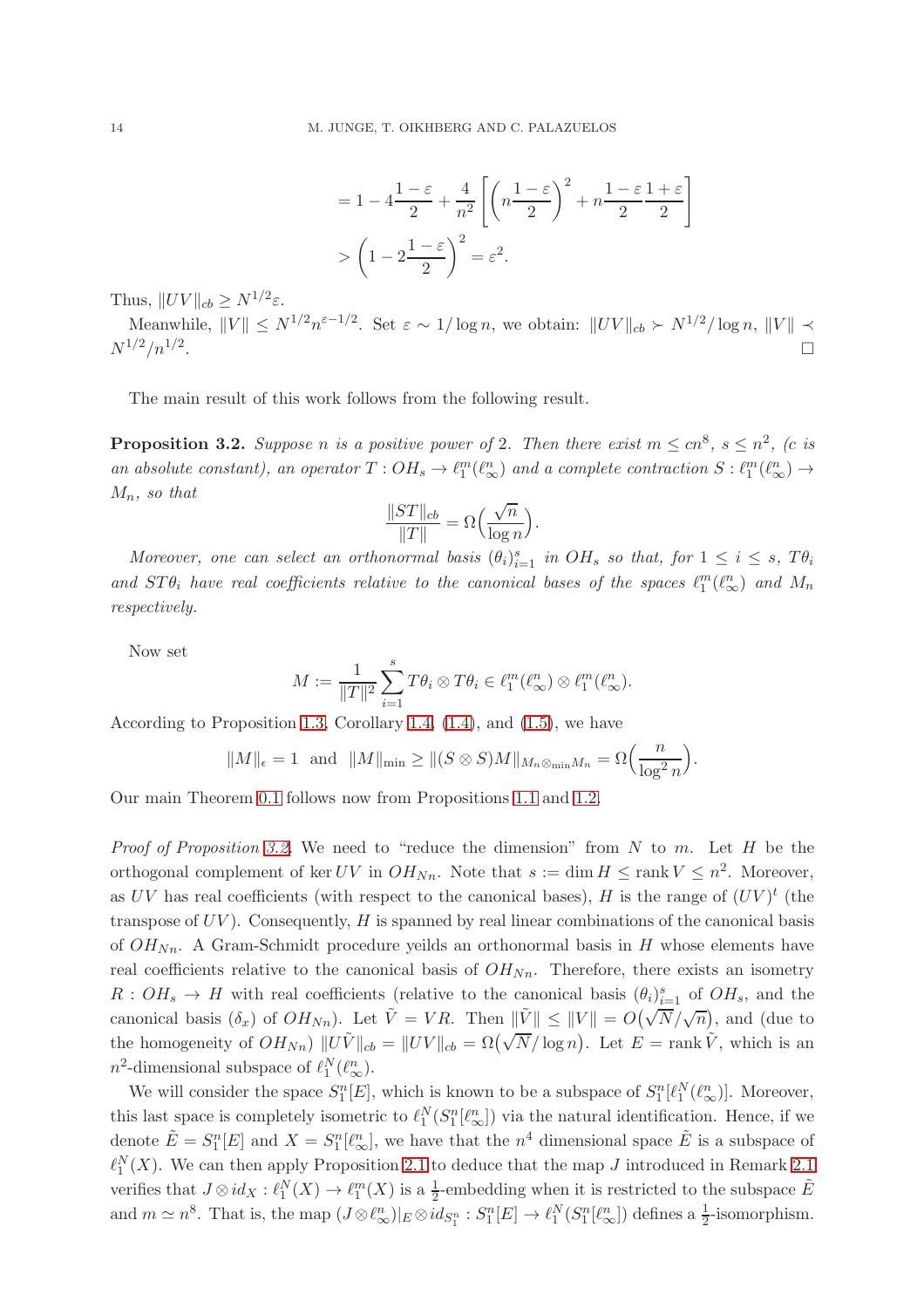The following diagram gives us the picture:

$$
\ell_1^N(S_1^n[\ell_\infty^n]) \xrightarrow{\qquad \qquad J \otimes id_{S_1^n} \otimes id_{\ell_\infty^n}} \ell_1^m(S_1^n[\ell_\infty^n])
$$
\n
$$
\downarrow \qquad \qquad \downarrow
$$
\n
$$
S_1^n[E] \xrightarrow{\qquad \qquad (J \otimes \ell_\infty^n)[E \otimes id_{S_1^n}} S_1^n[(J \otimes \ell_\infty^n)(E)].
$$

Let us define the linear map  $T:OH^{n^2}\to \ell_1^m(\ell_\infty^n)$  given by  $T=(J\otimes id_{\ell_\infty^n})\circ \tilde{V}$ . Since  $E=\text{rank }\tilde{V}$ and  $(J \otimes \ell_{\infty}^n)|_E$  must be an  $\frac{1}{2}$ -embedding, we immediately obtain that  $||T|| \lesssim ||\tilde{V}|| = O(\sqrt{N}/\sqrt{n}).$ On the other hand, if we denote  $F = (J \otimes id_{\ell_{\infty}^n})(E)$  we can define the map  $S = U \circ (J^{-1} \otimes id_{\ell_{\infty}^n})$ :  $F \to M_n$ . Now, since U is completely contractive and the map  $id_{S_1^n} \otimes (J^{-1} \otimes id_{\ell_{\infty}^n})) : S_1^n[F] \to$  $S_1^n[\ell_1^N(\ell_{\infty}^n)]$  is a  $\frac{1}{2}$ -embedding, we deduce that  $||S||_{cb} = O(1)$ . Indeed, to conclude this we have used that for every linear map S into  $M_n$  we have  $||S||_{cb} = ||id_{S_1^n} \otimes S||$  (see [\[22,](#page-18-8) Theorem 1.5+Lemma 1.7]). Moreover, we can extend S to an operator from  $\ell_1^m(\ell_\infty^n)$  to  $M_n$  (also denoted by  $S$ ) without increasing its cb norm (see [\[23,](#page-18-11) Cor. 1.7]).

Finally, note that

$$
||ST||_{cb} = ||U \circ (J^{-1} \otimes id_{\ell_{\infty}^{n}}) \circ (J \otimes id_{\ell_{\infty}^{n}}) \circ \tilde{V}||_{cb} = ||U\tilde{V}||_{cb} = ||UV||_{cb} = \Omega \left(\frac{\sqrt{N}}{\log n}\right).
$$

<span id="page-14-0"></span>As  $J$  has real (in fact, positive) coefficients, we are done.

3.1. Some comments on our construction. Let us finish this section with some final comments about our results. First, we notice that our procedure starts with the Khot-Vishnoi game  $G_{KV}$ , which has a particularly nice structure in  $\ell_1^N(\ell_\infty^n) \otimes \ell_1^N(\ell_\infty^n)$  (it has for instance positive coefficients and it is completely explicit), and outputs another element  $M \in \ell_1^m(\ell_\infty^n) \otimes \ell_1^m(\ell_\infty^n)$ with a more obscure description. There are several reasons for this. First of all, in order to apply the empirical method in the form of Proposition [2.1,](#page-8-1) we need to start with a low rank element, and the Khot-Vishnoi game has a very large rank. In order to save this obstacle, we must cut the Khot-Vishnoi game, which is done by considering the element  $\tilde{V} = VP$  in the proof of Proposition [3.2.](#page-13-0) Unfortunately, composing with the general projection P involves a lack of control on the structure of the new object. An important point is that we cannot assure that the new element M (defined via  $\tilde{V}$ ) has positive coefficients when seen as an element in  $\ell_1^m(\ell_\infty^n)\otimes\ell_1^m(\ell_\infty^n)$  (even though our starting point  $G_{KV}$  did). This limitation is the main reason to consider the bias of the game (which allows us to work with nonpositive elements via the correspondence with Bell inequalities explained in the introduction). We think that proving a reduction atoms method which preserves positivity is a very interesting problem.

Another disadvantage of our result is that it introduces some randomness. Indeed, while the Khot-Vishnoi game is a completely explicit element in  $\ell_1^N(\ell_\infty^n) \otimes \ell_1^N(\ell_\infty^n)$ , our final element in  $\ell_1^m(\ell_\infty^n) \otimes \ell_1^m(\ell_\infty^n)$  is not explicit since the map J explained in Remark [2.1](#page-10-3) has a probabilistic nature.

Finally, in order to obtain Theorem [0.1](#page-1-2) we must use Proposition [1.1,](#page-5-0) which implies a lack of knowledge about the quantum probability distribution to be used in order to lower bound the vale  $\omega^*(M)$ . However, a careful study of the proof of Proposition [3.2](#page-13-0) allows to see that one can use the n-dimensional maximally entangled in Theorem [0.1.](#page-1-2)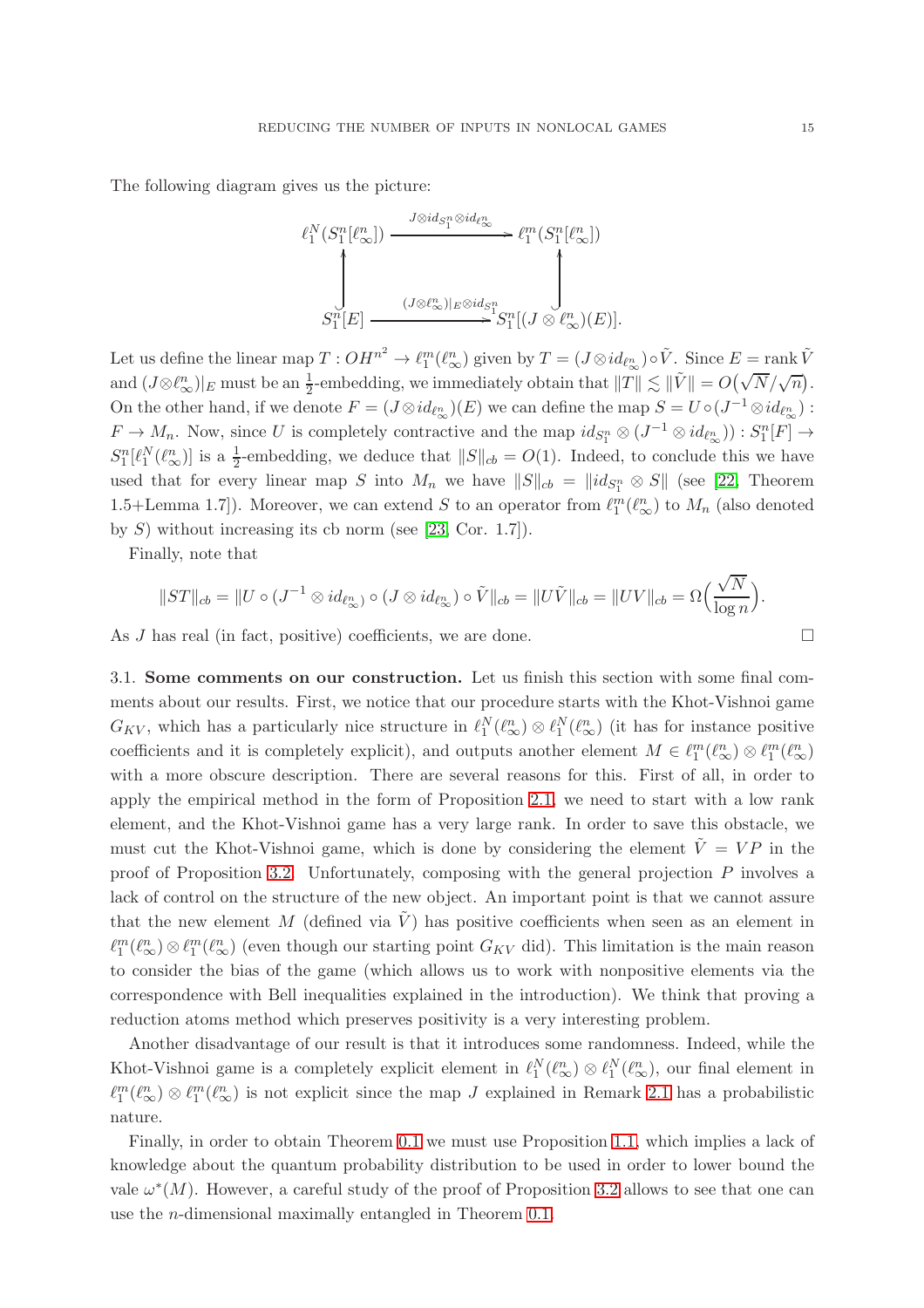On the other hand, the procedure used in this paper is very general and it can be applied in many different contexts. There are two key points in our proof. First of all, the fact that the Khot-Vishnoi game is an *OH-game*, in the sense that it can be seen as an element of the form  $VV^*$ , where  $V:OH_{Nn} \to \ell_1^N(\ell_\infty^n)$ . The second crucial element in our proof is that, although the game  $G_{KV}$  has a very large rank, the dimension used in the corresponding quantum strategy to lower bound the value  $\omega^*(G_{KV})$  is of order n. The previous two ingredients allow to "cut the Khot-Vishnoi game" so that we obtain a new element with lower rank and essentially the same classical and quantum values. Although factorizing through a Hilbert space  $OH_N$  can be understood as a very restrictive property, most of the games used to obtain large Bell violations have this characteristic (as those in [\[12,](#page-18-3) [13\]](#page-18-2)). Hence, this property seems to be very natural when studying extreme objects and it is very plausible that our method is of independent interest in some other contexts such that the study of integrality gaps between the classical and quantum value of a game and certain SDP-relaxations.

Finally, we note that exactly the same approach followed in this work can be applied to the recent paper [\[19\]](#page-18-14) to prove that Bell violations of order  $\sqrt{n}/\log^2 n$  can be obtained by only using binary questions in one party and with the additional property that only a polynomial number of questions are needed.

#### 4. A potential improvement of Proposition [2.1](#page-8-1)

<span id="page-15-0"></span>Can we do better than in Section [2?](#page-8-0) Yes, if we follow [\[3,](#page-17-4) Section 3], and control the type of our subspace of  $L_1(X)$ .

First re-state [\[3,](#page-17-4) Lemma 3.3].

<span id="page-15-1"></span>**Proposition 4.1.** Suppose X is a Banach space,  $\varepsilon \in (0, 1/2)$ , and E is an m-dimensional subspace of  $\ell_1^N(X)$ , with  $N \ge m/\varepsilon^2$ . If

$$
K \ge c T_p(X) \varepsilon^{-2} \frac{\left(\log \varepsilon^{-1}\right)^{1-1/p}}{p-1} m\left(\frac{N}{m}\right)^{1/p} \left(\log \frac{N}{m}\right)^{1/p},
$$

then  $\ell_1^K(X)$  contains a space E' which is  $(1+\varepsilon)$ -isomorphic to E.

**Remark 4.1.** As in Section [2,](#page-8-0) the  $(1 + \varepsilon)$ -isomorphism from E to E' we are constructing is actually the restriction to E of the truncation/change of density map  $\ell_1^N(X) \to \ell_1^K(X) : f \mapsto$  $(\alpha_i f_{s_i})_{i=1}^K$ .

Now suppose E is an m-dimensional subspace of  $L_1(X)$ . For  $\varepsilon > 0$ , define  $N(E, \varepsilon)$  to be the smallest N so that  $\ell_1^N(X)$  contains a  $(1 + \varepsilon)$ -isomorphic copy of E. The following is a vector-valued version of [\[3,](#page-17-4) Lemma 3.3'] (and immediately follows from Proposition [4.1\)](#page-15-1):

**Proposition 4.2.** If  $N(E, \delta) \ge 4m\varepsilon^{-2}$ , then

$$
N(E, \varepsilon + \delta) \ge cT_p(X)\varepsilon^{-2} \frac{\left(\log \varepsilon^{-1}\right)^{1-1/p}}{p-1} m\left(\frac{N(E, \delta)}{m}\right)^{1/p} \left(\log \frac{N(E, \delta)}{m}\right)^{1/p}.
$$

Applying the empirical method of Section [2](#page-8-0) and iterating, we obtain:

**Proposition 4.3.** For any  $\rho > 2$ , any m-dimensional  $E \subset L_1(X)$ , and any  $\varepsilon > 0$ , we have  $N(E, \varepsilon) \le C(p, T_p(E), \rho) \varepsilon^{\rho p/(p-1)} m.$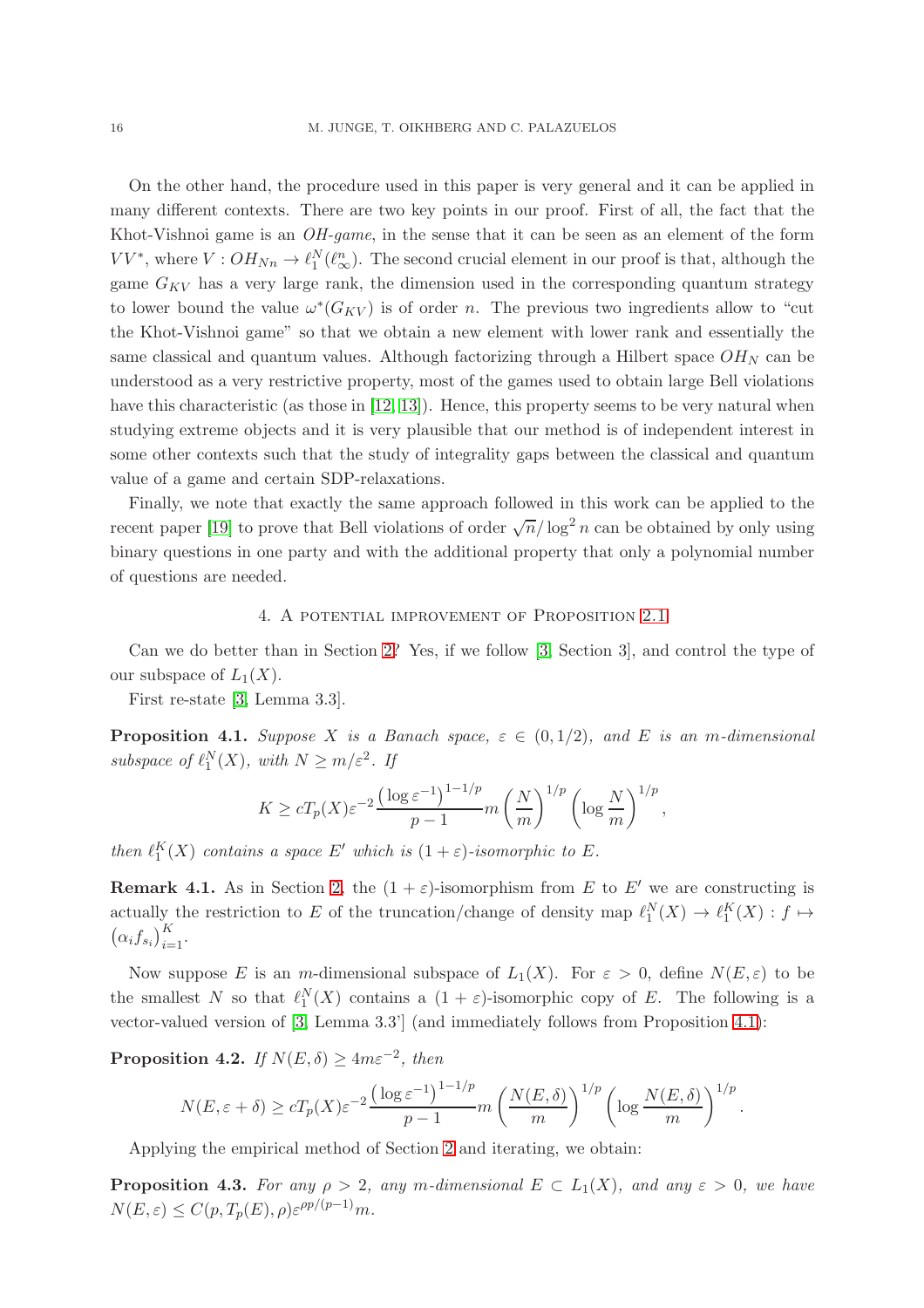**Remark 4.2.** As before, we pass from E to its  $(1 + \varepsilon)$ -isomorphic copy in  $\ell_1^{N(E,\varepsilon)}$  $\int_1^N (L,\varepsilon) (X)$  using a change of density.

The proof of Proposition [4.1](#page-15-1) very closely follows [\[3,](#page-17-4) Section 3] (which is itself a variation of the "empirical method"). The only missing ingredient is a vector-valued version of Pisier Factorization Theorem, which can be obtained quite easily. To formulate the theorem, we introduce some notation. If  $\mu$  is a measure on  $\Omega$ , then  $D(\mu) = \{ f \in L_1(\mu) : \int f d\mu = 1, f \ge 0 \}$ is the set of densities. We continue using the convention  $0/0 = 0$ .

<span id="page-16-0"></span>Theorem 4.4. Suppose X is a Banach space,  $0 < r < p < \infty$ , and  $(x_i)_{i \in I}$  is a subset of  $L_r(\mu, X)$ . Then the following are equivalent:

- (1) There exists a constant  $C_1$  and  $f \in D(\mu)$  so that, for any  $\mu$ -measurable set E, and for any  $i \in I$ ,  $||1_{E}x_{i}||_{L_{r}(\mu,X)} \leq C_{1} \left( \int_{E} f d\mu \right)^{1/r - 1/p}$ .
- (2) There exists a constant  $C_2$  and  $f \in D(\mu)$  so that, for any  $i \in I$ ,  $||f^{-1/r}x_i||_{L_{p\infty}(\mu,X)} \leq C_2$ .
- (3) There exists a constant  $C_3$  so that, for any finite sequence  $(\alpha_i)$ ,  $\|\sup_i\{|\alpha_i|\|x_i\|_X\}\|_{L_p(\mu)} \leq C_3 \left(\sum_i |\alpha_i|^p\right)^{1/p}.$

Moreover, the constants are proportional to each other. For instance, if  $(1)$  holds, then  $(2)$  and (3) also hold, with  $C_2, C_3 \leq cC_1$ , where c is a universal constant.

In part (3),  $\sup_i\{|\alpha_i| \|x_i\|_X\}$  is a scalar-valued function defined almost everywhere on  $\Omega$  via  $[\sup_i\{|a_i|\|x_i\|_X\}](\omega) = \sup_i\{|a_i|\|x_i(\omega)\|_X\}.$  The proof is obtained by applying [\[20,](#page-18-15) Theorem 1.1] to the scalar-valued functions  $y_i(\cdot) = ||x_i(\cdot)||_X \in L_r(\mu)$ .

Next state a vector-valued counterpart of [\[20,](#page-18-15) Theorem 1.2].

<span id="page-16-1"></span>Corollary 4.5. Suppose X, Z are Banach space,  $0 < r < p < \infty$ , and  $T \in B(Z, L_r(\mu, X))$ . Then the following are equivalent:

- (1) There exists a constant  $C_1$  and  $f \in D(\mu)$  so that, for any  $\mu$ -measurable set E, and for any  $z \in Z$ ,  $||1_E T z||_{L_r(\mu,X)} \leq C_1 ||z|| \left( \int_E f d\mu \right)^{1/r - 1/p}$ .
- (2) There exists a constant  $C_2$  and  $f \in D(\mu)$  so that, for any  $z \in Z$ ,  $||f^{-1/r}Tz||_{L_{p\infty}(\mu,X)} \leq C_2||z||.$
- (3) There exists a constant  $C_3$  so that, for any finite sequence  $(z_i)$ ,  $\|\sup_i \|Tz_i\|_X\|_{L_r(\mu)} \leq C_3 \left(\sum_i \|z_i\|^p\right)^{1/p}.$
- (4) The operator T admits a factorization  $T = M_f \circ T'$ , where  $f \in D(\mu)$ ,  $T' : Z \to L_{p\infty}(f \cdot$  $\mu$ , X) has norm not exceeding  $C_3$ , and  $M_f: L_{p\infty}(f \cdot \mu, X) \to L_r(\mu, X)$  is the operator of multiplication by f. It is easy to see that  $||M_f||$  is bounded above by a universal constant.

Moreover, the constants are proportional to each other.

To prove this statement, simply apply Theorem [4.4](#page-16-0) to the image of the unit ball of Z. We turn then to a vector-valued version of [\[20,](#page-18-15) Remark 1.4].

Corollary 4.6. Suppose Z is a Banach space of type  $p > 1$ . Then for any  $T \in B(Z, L_1(\Omega, \mu, X))$ there exists a density  $f \in D(\mu)$  so that

 $\{\omega \in \Omega : f(\omega) = 0\} \subset \bigcap_{z \in Z} {\{\omega \in \Omega : [Tz](\omega) = 0\}},$ 

and, for every  $z \in Z$ ,  $||f^{-1}Tz||_{L_{p\infty}(\Omega, f\mu,X)} \leq e||T|| ||z||$ .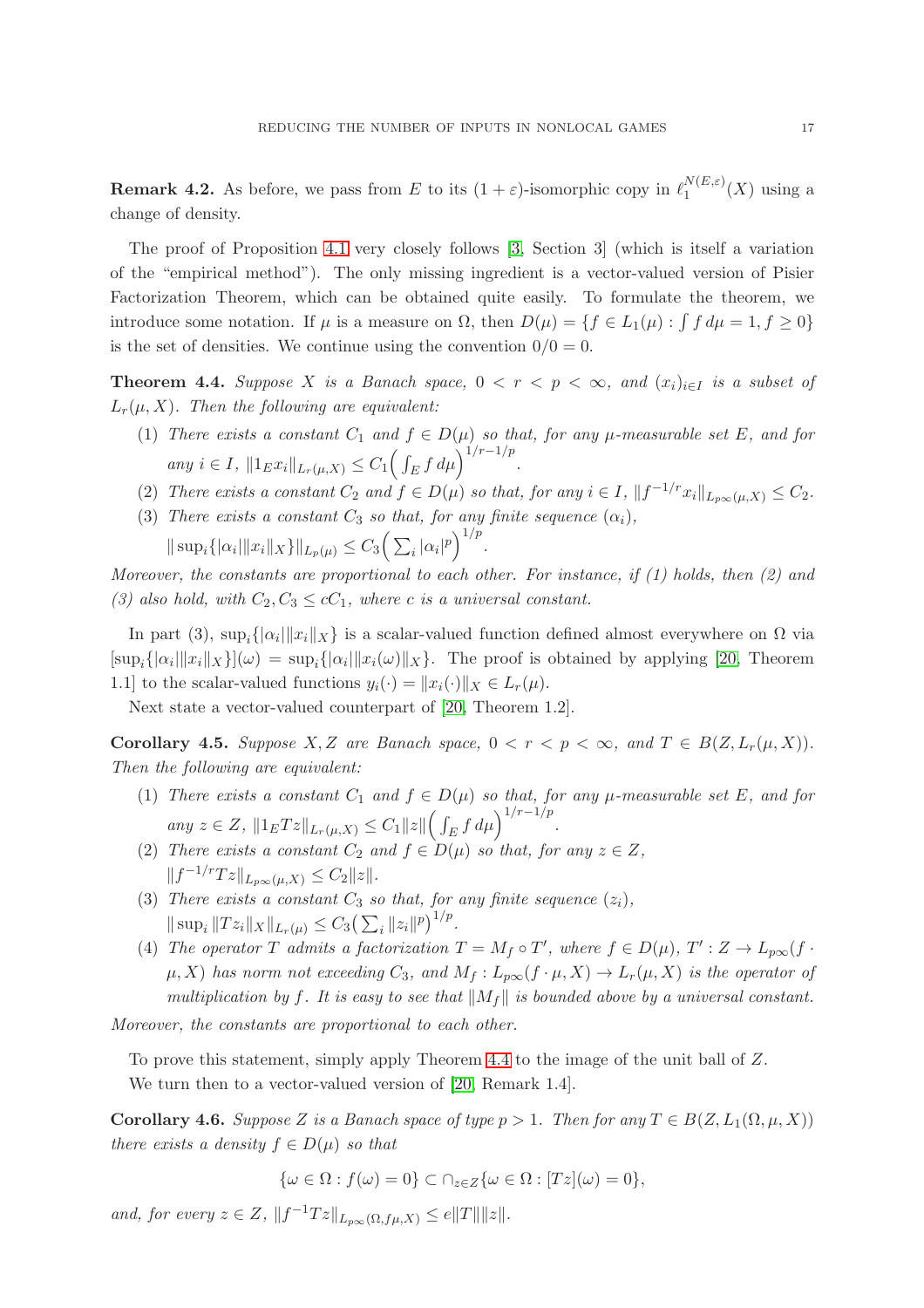We would like to apply this when Z is a subspace of  $L_1(\Omega, \mu, X)$ , and T is the identity map. But, we do not know how!

Sketch of a proof. First assume X is the field of scalars. By [\[7,](#page-18-16) Proposition 11.10],  $\pi_{q1}(I_{Z^*}) \leq$  $C_q(Z^*) \leq T_p(Z)$  (here  $1/p + 1/q = 1$ ). Recall that  $\pi_{q_1}(I_{Z^*})$  is the smallest C with the property that, for any  $z_1^*, \ldots, z_n^*,$ 

$$
\left(\sum_{i=1}^n \|z_i^*\|^q\right)^{1/q} \leq C \max\left\{\left\|\sum_{i=1}^n w_i z_i^*\right\| : |w_i| = 1, i = 1, \cdots, n\right\}.
$$

Set  $C = \pi_{q_1}(I_{Z^*})$ , and consider a contraction  $T : Z \to L_1(\mu)$ . We need to show that case (3) of Corollary [4.5](#page-16-1) holds, with  $C_3 = C$ . In other words, we have to show that, for any n,  $T_n: \ell_p^n(Z) \to \widetilde{L_1(\ell_\infty^n)}$  has norm not exceeding C. Here, we need to recall some notation from e.g. [\[15\]](#page-18-17): if E is a Banach lattice, and  $1 \leq s \leq \infty$ , then

$$
||(f_1, ..., f_n)||_{\widetilde{E(\ell_s^n)}} = \left\| \left( \sum_{i=1}^n |f_i|^s \right)^{1/s} \right\|_E
$$

(with the obvious modification in the case  $s = \infty$ ). By duality, it suffices to show the estimate  $||T_n^* : \widetilde{L_\infty(\ell_1^n)} \to \ell_q^n(Z^*)|| \leq C$  (here  $1/p + 1/q = 1$ ). In other words, we have to show that, if the functions  $f_1, \ldots, f_n \in L_\infty(\mu)$  satisfy  $\|\sum_{i=1}^n |f_i|\|_\infty \leq 1$ , then  $\sum_{i=1}^n \|T^* f_i\|^p \leq C^p$ . But

$$
\|\sum_{i=1}^{n} |f_i|\|_{\infty} = \|\max\left\{ \left|\sum_{i=1}^{n} w_i f_i\right| : |w_i| = 1, i = 1, \cdots, n \right\}\|_{\infty}
$$

$$
\geq \max\left\{ \left\|\sum_{i=1}^{n} w_i f_i\right\|_{\infty} : |w_i| = 1, i = 1, \cdots, n \right\}.
$$

As T is a contraction,

$$
\max \left\{ \Big\| \sum_{i=1}^n w_i Tf_i \Big\| : |w_i| = 1, i = 1, \cdots, n \right\} \le \max \left\{ \Big\| \sum_{i=1}^n w_i f_i \Big\|_{\infty} : |w_i| = 1, i = 1, \cdots, n \right\} \le 1.
$$

The definition of  $C = \pi_{q_1}(I_{Z^*})$  finishes the proof of Corollary [4.5\(](#page-16-1)3) in the case when X is the field of scalars.

Now consider the case of general X. Consider  $\phi \in L_{\infty}(\mu, X^*)$  with  $\|\phi\| \leq 1$ , and the operator  $T_{\phi}: Z \to L_1(\mu): [T z](\cdot) = \langle \phi(\cdot), [T z](\cdot) \rangle$ . Clearly,  $||T_{\phi}|| \le ||T|| \le 1$ . By the previous paragraph,  $|| \sup_i |T_\phi z_i|| \big|_{L_1(\mu)} \leq C \left( \sum_{i=1}^n ||z_i||^p \right)^{1/p}$  It remains to note that  $\phi$  can be selected to make  $\|\sup_i |T_\phi z_i|\|_{L_1(\mu)}$  arbitrarily close to  $\|\sup_i \|Tz_i\|_X\|_{L_1(\mu)}$ .

#### **REFERENCES**

- <span id="page-17-1"></span>[1] A. Aspect, P. Grangier, and G. Roger, Experimental tests of realistic local theories via Bell's theorem, Phys. Rev. Lett., 47(7) 460-463, (1981).
- <span id="page-17-4"></span><span id="page-17-0"></span>[2] J.S. Bell, On the Einstein-Poldolsky-Rosen paradox, Physics, 1, 195 (1964).
- [3] J. Bourgain, J. Lindenstrauss, and V. Milman, Approximation of zonoids by zonotopes, Acta Math., 162, 73-141 (1989).
- <span id="page-17-3"></span>[4] H. Buhrman, O. Regev, G. Scarpa, and R. de Wolf. Near-optimal and explicit Bell inequality violations, Theory Comput. 8, 623-645 (2012).
- <span id="page-17-2"></span>[5] J. F. Clauser, M. A. Horne, A. Shimony, R. A. Holt. Proposed Experiment to Test Local Hidden-Variable Theories, Phys. Rev. Lett., 23, 880 (1969).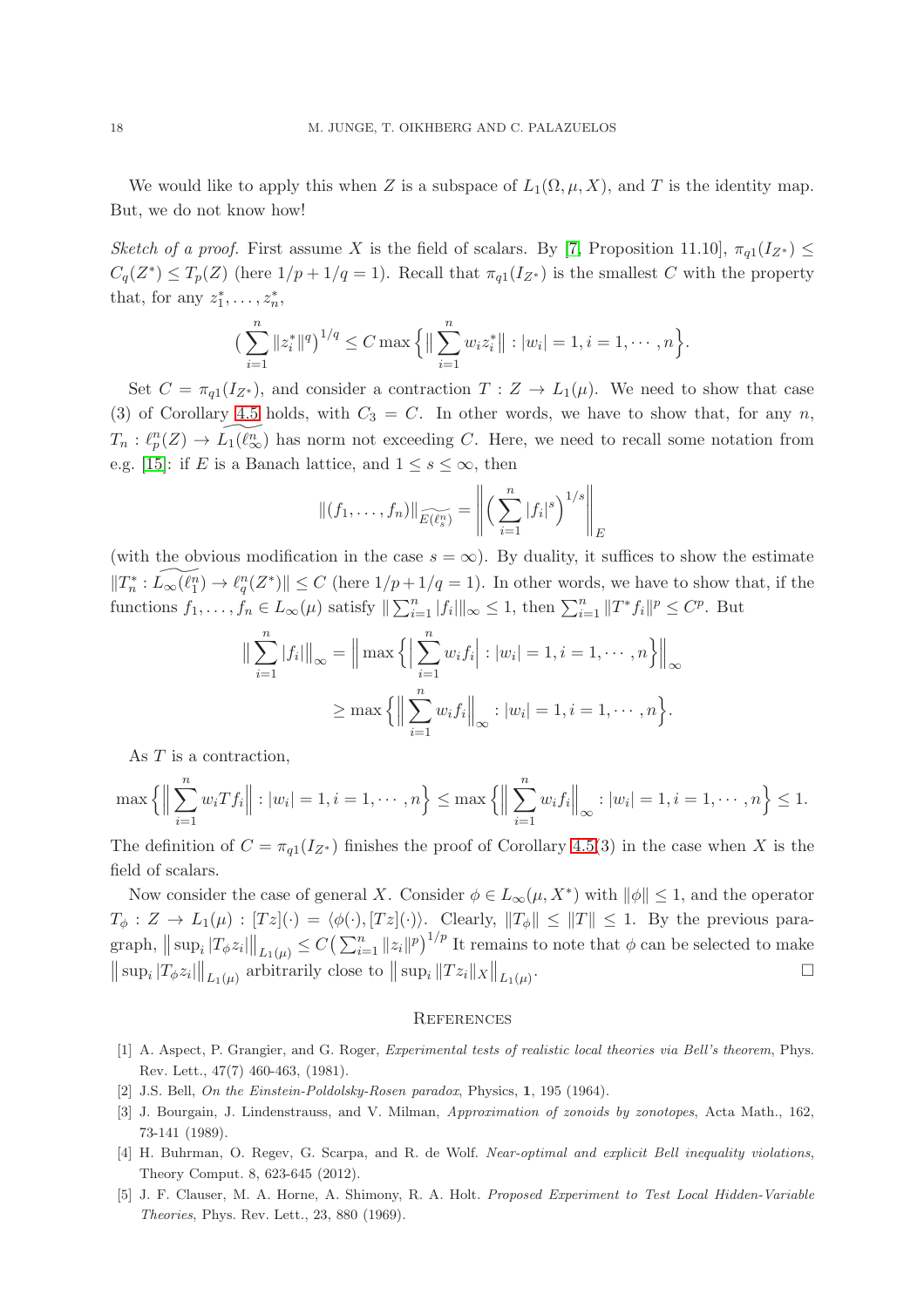- <span id="page-18-16"></span>[6] R. Cleve, P. Høyer, B. Toner, J. Watrous, Consequences and limits of nonlocal strategies, IEEE 19th Annual Conference on Computational Complexity, 236-249 (2004).
- <span id="page-18-10"></span>[7] J. Diestel, H. Jachrow, and A. Tonge. Absolutely summing operators. Cambridge University Press, Cambridge, 1995.
- <span id="page-18-0"></span>[8] E. Effros and Z.-J. Ruan, Operator Spaces, London Mathematical Society Monographs New Series, Vol. 23, Oxford University Press, Oxford, 2000.
- <span id="page-18-1"></span>[9] A. Einstein, B. Podolsky, N. Rosen, Can Quantum-Mechanical Description of Physical Reality Be Considered Complete?, Phys. Rev., 47, 777 (1935).
- [10] B. Hensen, H. Bernien, AE. Dréau, A. Reiserer, et al. Experimental loophole-free violation of a Bell inequality using entangled electron spins separated by 1.3 km. Nature 526 (7575), 682-686 (2015).
- <span id="page-18-3"></span>[11] W. Johnson and G. Schechtman. Embedding  $\ell_p^m$  into  $\ell_1^n$ , Acta Math. 149, 71-85 (1982).
- <span id="page-18-2"></span>[12] M. Junge, C. Palazuelos, Large violation of Bell inequalities with low entanglement, Comm. Math. Phys. 306 (3), 695-746 (2011).
- <span id="page-18-6"></span>[13] M. Junge, C. Palazuelos, D. Pérez-García, I. Villanueva, and M. Wolf. Unbounded violations of bipartite Bell inequalities via operator space theory, Comm. Math. Phys. 300 715-739 (2010).
- <span id="page-18-17"></span>[14] S. Khot, N. Vishnoi, The unique games conjecture, integrality gap for cut problems and embeddability of negative type metrics into  $\ell_1$ , In Proceedings of 46th IEEE FOCS, pages 53-62 (2005).
- <span id="page-18-4"></span>[15] J. Lindenstrauss and L. Tzafriri, Classical Banach spaces. II, Ergebnisse der Mathematik und ihrer Grenzgebiete [Results in Mathematics and Related Areas], vol. 97, Springer-Verlag, Berlin, 1979, Function spaces.
- <span id="page-18-7"></span>[16] E. R. Loubenets, Local quasi hidden variable modelling and violations of Bell-type inequalities by a multipartite quantum state, J. Math. Phys. 53, 022201 (2012).
- <span id="page-18-5"></span>[17] C. Palazuelos, On the largest Bell violation attainable by a quantum state, J. Funct. Anal. 267, 1959-85 (2014).
- <span id="page-18-14"></span>[18] C. Palazuelos, T. Vidick, Survey on Nonlocal Games and Operator Space Theory. J. Math. Phys. 57, 015220 (2016).
- <span id="page-18-15"></span>[19] C. Palazuelos, Z. Yin. Large bipartite Bell violations with dichotomic measurements, Physical Review A 92, 052313 (2015).
- <span id="page-18-12"></span>[20] G. Pisier, Factorization of operators through  $L_{p\infty}$  or  $L_{p1}$  and noncommutative generalizations, Math. Ann., 276, 105-136 (1986).
- <span id="page-18-8"></span>[21] G. Pisier, The operator Hilbert space OH, complex interpolation and tensor norms, Mem. Amer. Math. Soc. 122, 585 (1996).
- <span id="page-18-11"></span>[22] G. Pisier, Non-commutative vector valued  $L_p$ -spaces and completely p-summing maps, Astérisque No. 247 (1998).
- <span id="page-18-9"></span>[23] G. Pisier, Introduction to operator space theory, London Mathematical Society Lecture Note Series, vol. 294, Cambridge University Press, Cambridge, 2003.
- <span id="page-18-13"></span>[24] G. Schechtman, More on embeddings subspaces of  $L_p$  in  $\ell_r^n$ , Compositio Math. 61, 159-170 (1987).
- [25] R. de Wolf, A Brief Introduction to Fourier Analysis on the Boolean Cube, Theory of Computing Library Graduate Surveys, TCGS 1, 1-20 (2008).

#### Marius Junge

Department of Mathematics University of Illinois at Urbana-Champaign 1409 W. Green St. Urbana, IL 61891. USA junge@math.uiuc.edu

### Timur Oikhberg

Department of Mathematics University of Illinois at Urbana-Champaign 1409 W. Green St. Urbana, IL 61891. USA oikhberg@illinois.edu